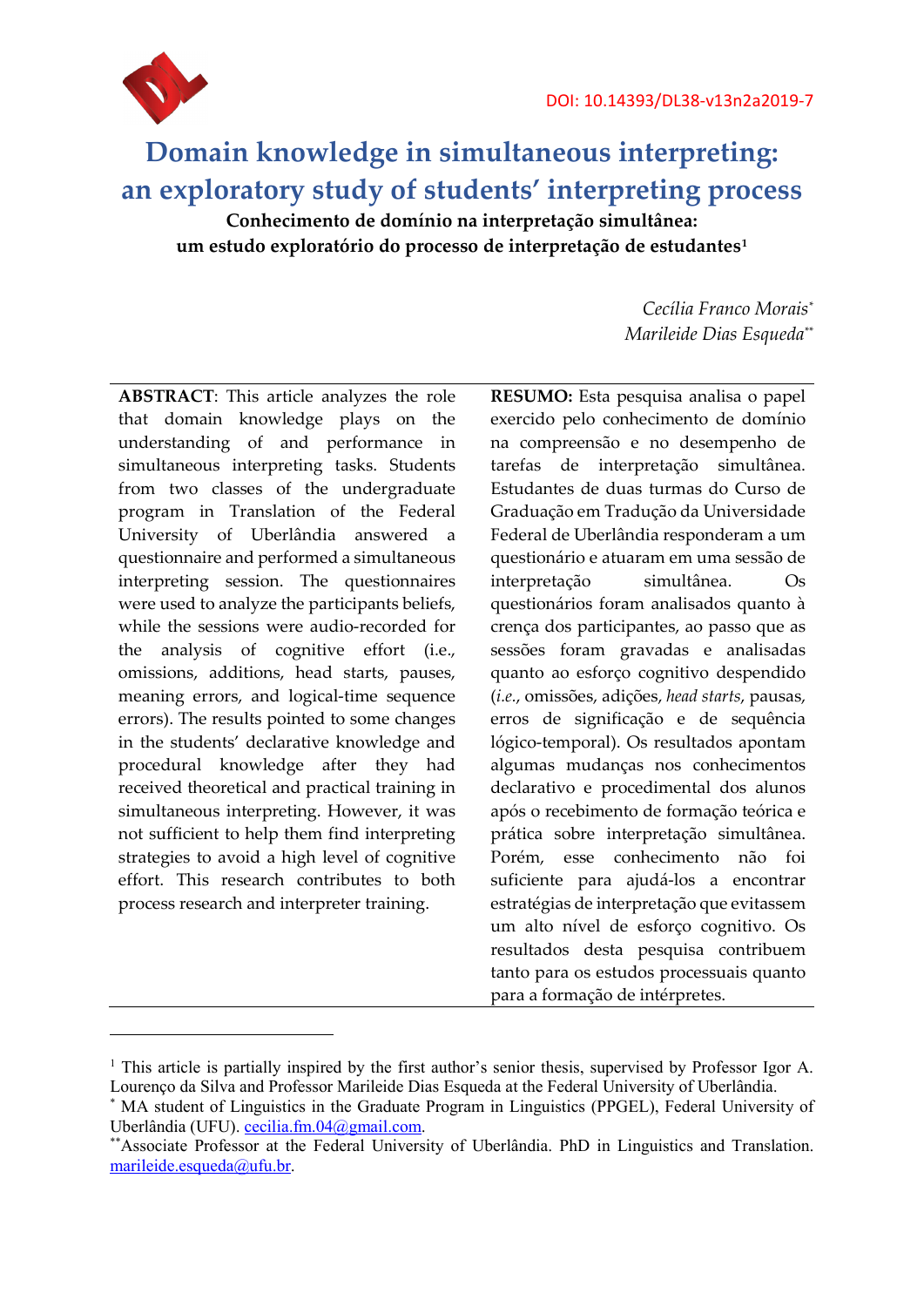**KEYWORDS**: Simultaneous Interpreting. Domain Knowledge. Interpreter Training. Cognitive Effort.

**PALAVRAS-CHAVE**: Interpretação Simultânea. Conhecimento de Domínio. Formação de Intérpretes. Esforço cognitivo.

# **1. Introduction**

<u>.</u>

The simultaneous interpreters' ability to listen to a speech in one language and, nearly at the same time, re-express it in another language intrigues practitioners and researchers from different disciplines, including Translation Studies and Cognitive Psychology. Such researchers have been trying to account for this phenomenon by building on assumptions and methods from their own domain areas.

A research field interested in this phenomenon is Translation Process Research (TPR). One of the aspects analyzed in this field is the impact domain knowledge has on simultaneous interpreters' performance, especially when it comes to cognitive effort (TISELIUS; JENSET, 2011; TIMAROVÁ, 2010; TISELIUS, 2013).

By drawing on TPR and carrying out applied, exploratory, and empirical research (HALE; NAPIER, 2013), this article taps into the performance of four translation students who assumedly acquired domain knowledge in simultaneous interpreting<sup>[2](#page-1-0)</sup> as compared to four students who did not have such knowledge. As such, the research herein reported was not focused on the interpreting product itself, but rather on the processes underlying an interpreter's delivery (ALVES, 2003).

Such research was built on the assumption that interpreters should have not only linguistic knowledge, but also, and most importantly, domain knowledge (LIU; SCHARLLERT; CARROLL, 2004). Domain knowledge is an individual's knowledge about a specific content, field of interest or practice (SCARDAMALIA; BEREITER,

<span id="page-1-0"></span><sup>&</sup>lt;sup>2</sup> Students who participated in this investigation had only one course on this topic during the entire undergraduate program. Further information is provided in the Final Remarks section.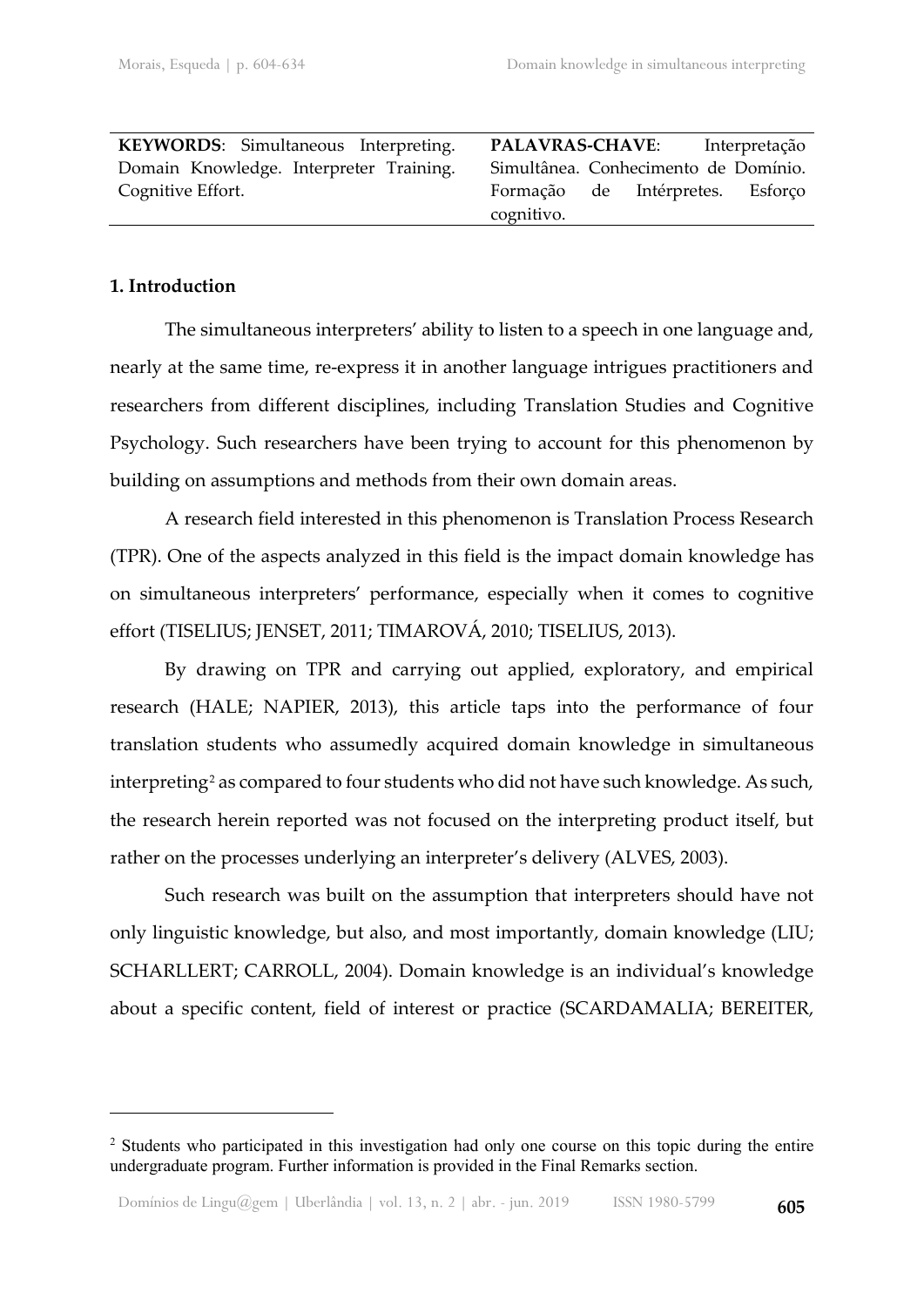1991). According to Ericsson (2000), a highly specialized domain knowledge of the source text is crucial to superior performance in several domains of expertise.

The general objective of this article is to analyze the role domain knowledge including both declarative knowledge (assessed through questionnaires) and procedural knowledge (assessed through recordings of a simultaneous interpreting session)—plays on the performance and understanding of simultaneous interpreting tasks. To this end, two specific objectives were established, namely: 1) to assess whether students' beliefs about simultaneous interpreting changed after they assumedly acquired theoretical and practical training to perform simultaneous interpreting tasks; and 2) to assess whether domain knowledge had an impact on the cognitive effort of translation students during a simultaneous interpreting session, by analyzing their (a) omissions, (b) additions, (c) head starts, (d) pauses, (e) meaning errors, and (f) logical-time sequence errors.

This article consists of five sections, including this Introduction. Section 2 provides the theoretical framework. Section 3 describes the methodology used to collect and analyze the data. Section 4 provides the most relevant results of the data collected through questionnaires and recordings, as well as briefly discusses the findings based on the literature. Section 5 provides some final remarks, including the limitations of this study and suggestions for further research.

## **2. Theoretical framework**

Translation and Interpreting are different areas within Translation Studies. Translation refers to written texts, while interpreting refers to oral texts (LEDERER, 2003). However, they share the same purpose:

> The main purpose of both translation and interpreting is to transfer [*sic*] a message expressed in a certain language to another language, so it can be understood by a community that does not speak the language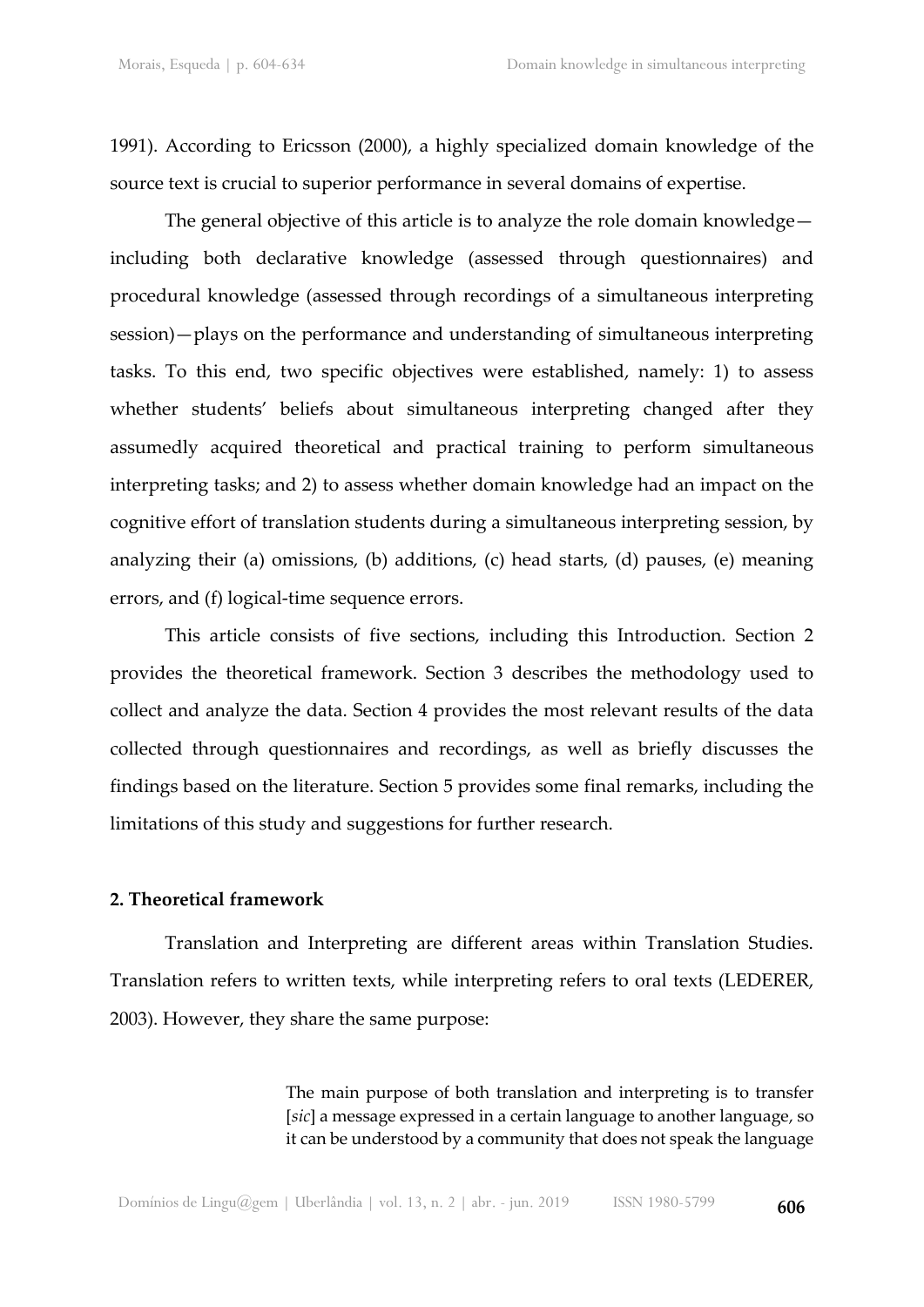in which this message was originally produced. (PAGURA, 2003, p. 223)[3](#page-3-0)

Despite such similarities, interpreting and translation are different from each other in several aspects. During the translation task, translators have time to lookup external sources, while interpreters have time only to search their memories (VIANNA, 2006). Unlike translators, interpreters have no time to review the target speech; in fact, interpreters need to analyze the content of the source message and reexpress it in the target language with all its sentences connected and within the conventions of the target culture a few minutes (or seconds) apart from the utterance of the source speech (PAGURA, 2003). Another difference is that an interpreter, while performing his/her delivery, can only have access to what s/he has retained in the memory while listening to the speaker (VIANNA, 2006).

There are different interpreting modes and types. According to Pagura (2003), the interpreting modes are: consecutive, liaison, and simultaneous interpreting.

In the *consecutive* mode, interpreters listen to and take notes of a relatively long speech before taking the turn to re-express the speech in the target language. It generally happens in events that convene a small group of people and involve only two languages. In the *liaison* mode, interpreters sit next to the listener and interpret short sentences, to both native and foreign languages, alternating their delivery with the speaker's speech. It is usually performed during small meetings and by untrained people (PAGURA, 2003).

In the *simultaneous* mode,

<u>.</u>

<span id="page-3-0"></span><sup>3</sup> Our translation to: "O propósito principal tanto da tradução quanto da interpretação é fazer com que uma mensagem expressa em determinado idioma seja transposta [*sic*] para outro, a fim de ser compreendida por uma comunidade que não fale o idioma em que essa mensagem foi originalmente concebida" (PAGURA, 2003, p. 223).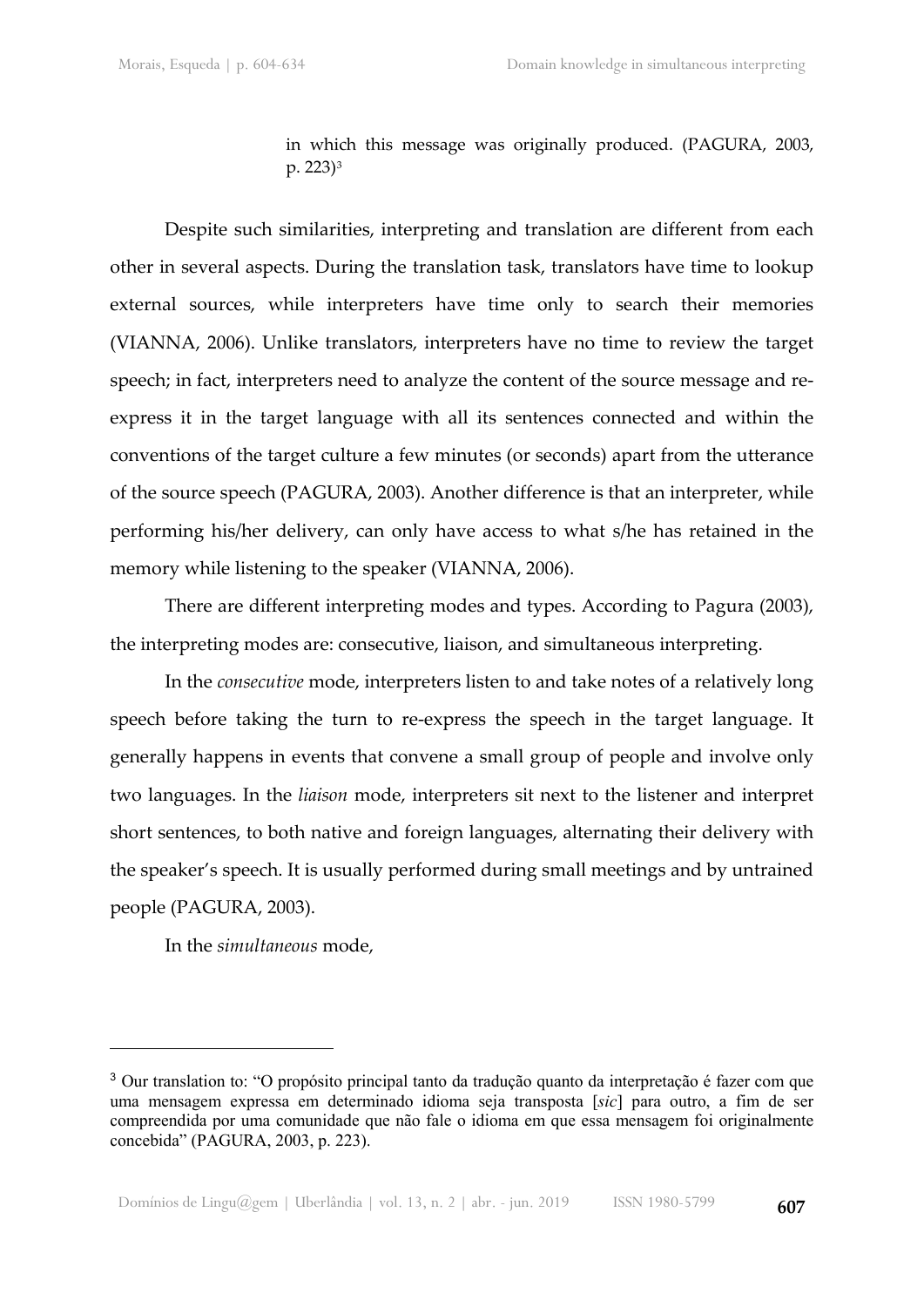Interpreters—always in pairs—work isolated within a glass booth, so that they can see the speaker and listen to his/her speech through headphones. They process the message and re-express it in the target language through a microphone connected to a sound system that takes their speech to the listeners, who listen to it through headphones or receptors similar to portable radios. (PAGURA, 2003, p. 211)[4](#page-4-0)

In performing simultaneous interpreting, while interpreters are making their delivery in the target language, they need to pay attention to the next unit of sense<sup>[5](#page-4-1)</sup> that will be uttered by the speaker or they will incur the risk of not being able to express it right after.

Interpreting can also be classified according to where it is performed and to its objective (PAGURA, 2003). This results in the so-called interpreting types, such as community interpreting, conference interpreting and escort interpreting. Interpreting types may be performed in any mode (e.g*.*, liaison community interpreting).

Simultaneous interpreting has become an object of research because it is an unusual act. As Ericsson (2000) points out, most studies on simultaneous interpreting aim to analyze only the characteristics of the target speech produced, i.e., the interpreting product, usually by comparing the professional interpreters' performance to that of bilinguals and/or novice interpreters. However, the examination of both process and product may provide a richer picture of the task performed by an individual (KOBUS; PROCTOR; HOLSTE, 2001). To study different phenomena through the process perspective allows us to scrutinize the decision making and the problem solving involved in the production of the outcome and to complement the data provided by the product (FARRINGTON-DARBY; WILSON, 2006).

<span id="page-4-0"></span><sup>4</sup> Our translation to: "os intérpretes – sempre em duplas – trabalham isolados numa cabine com vidro, de forma a permitir a visão do orador e recebem o discurso por meio de fones de ouvido. Ao processar a mensagem, re-expressam-na na língua de chegada por meio de um microfone ligado a um sistema de som que leva sua fala até os ouvintes, por meio de fones de ouvido ou receptores semelhantes a rádios portáteis" (PAGURA, 2003, p. 211).

<span id="page-4-1"></span><sup>&</sup>lt;sup>5</sup> Defined as "what results from this fusion of the semanticisms of words and cognitive inputs" (LEDERER, 2003, p. 18).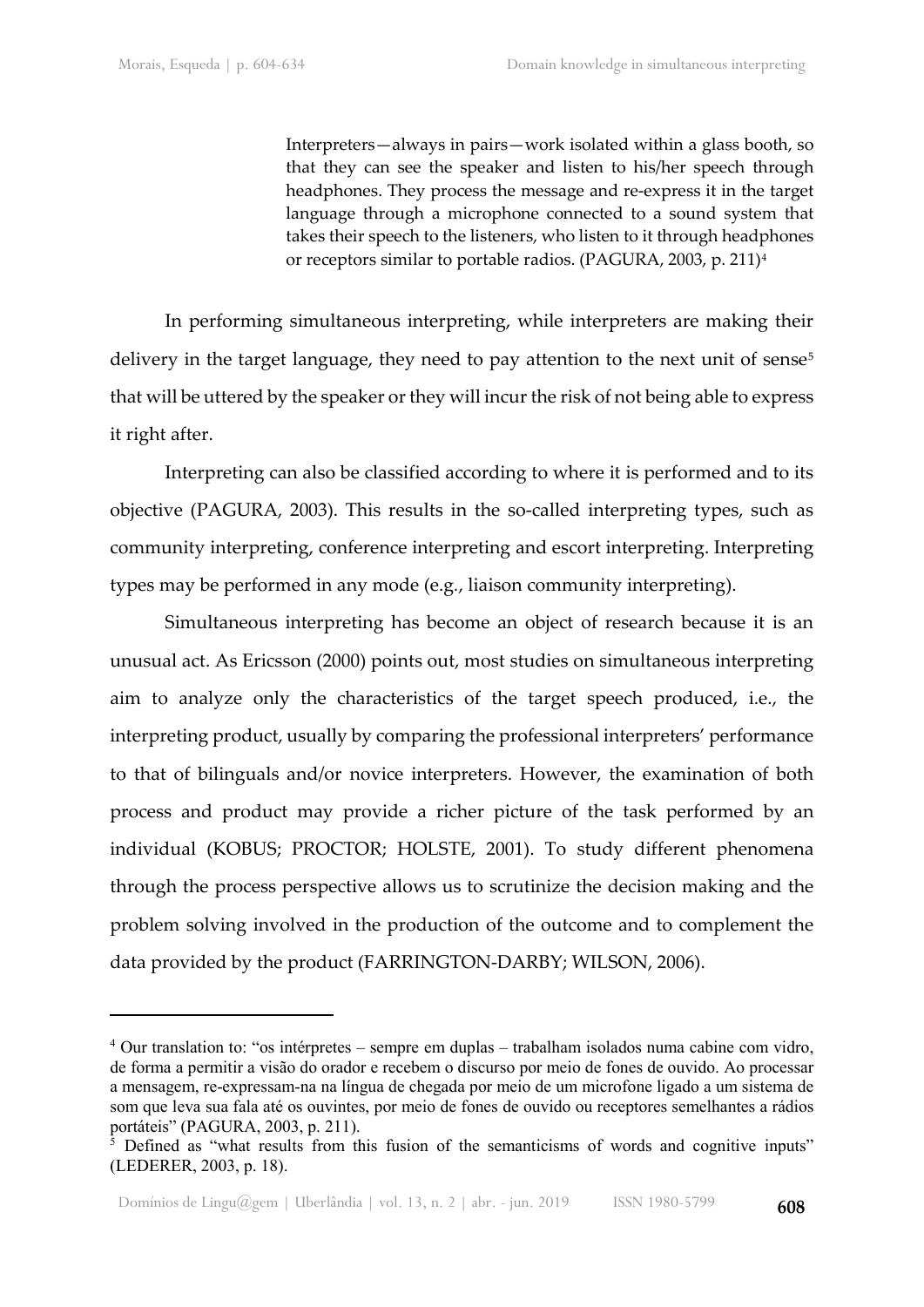Domain knowledge is one of the factors that can be studied through process analysis. As the knowledge about a specific content, field of interest or practice (SCARDAMALIA; BEREITER, 1991), it includes *declarative knowledge* and *procedural knowledge*, among others. Declarative knowledge is what people know about something, it is the representation of some domain; meanwhile, procedural knowledge is "know-how", it is how people actually do the activity they claim to know (GONÇALVES, 2006, p. 81).

In translation, "domain knowledge raises the number of words that can be processed by the working memory during the translation task"[6](#page-5-0) and has a positive impact on the accomplishment of a translation task (DA SILVA, 2007, p. 90). Translators tend to understand the source text better when it features contents within a domain that is relevant to them (HAMBRICK; ENGLE, 2002). Highly specialized domain knowledge of the source text is very important to superior performance in several domains of expertise (ERICSSON, 2000).

Besides domain knowledge, other factors, may influence the translation or interpreting process and product. For instance, what one believes that the act of translating is, or what a good translation is, or what role a translator plays (PAGANO, 2000). In translation training, this is referred to as a belief, i.e., everything a student presumes about learning and about acquiring knowledge (PAGANO, 2000).

Students' beliefs about the act of simultaneously interpreting a speech can affect their productions. Negative or inadequate beliefs may lead to inadequate and insufficient performances (PAGANO, 2000). By the same token, adequate beliefs take translators, and interpreters alike, to success through the selection of the appropriate resources. They "filter the ways of thinking of and approaching the translation and

<span id="page-5-0"></span><sup>6</sup> Our translation to: "O conhecimento de domínio aumenta o número de palavras que podem ser operacionalizadas pela memória de trabalho durante a tarefa tradutória" (DA SILVA, 2007, p. 90).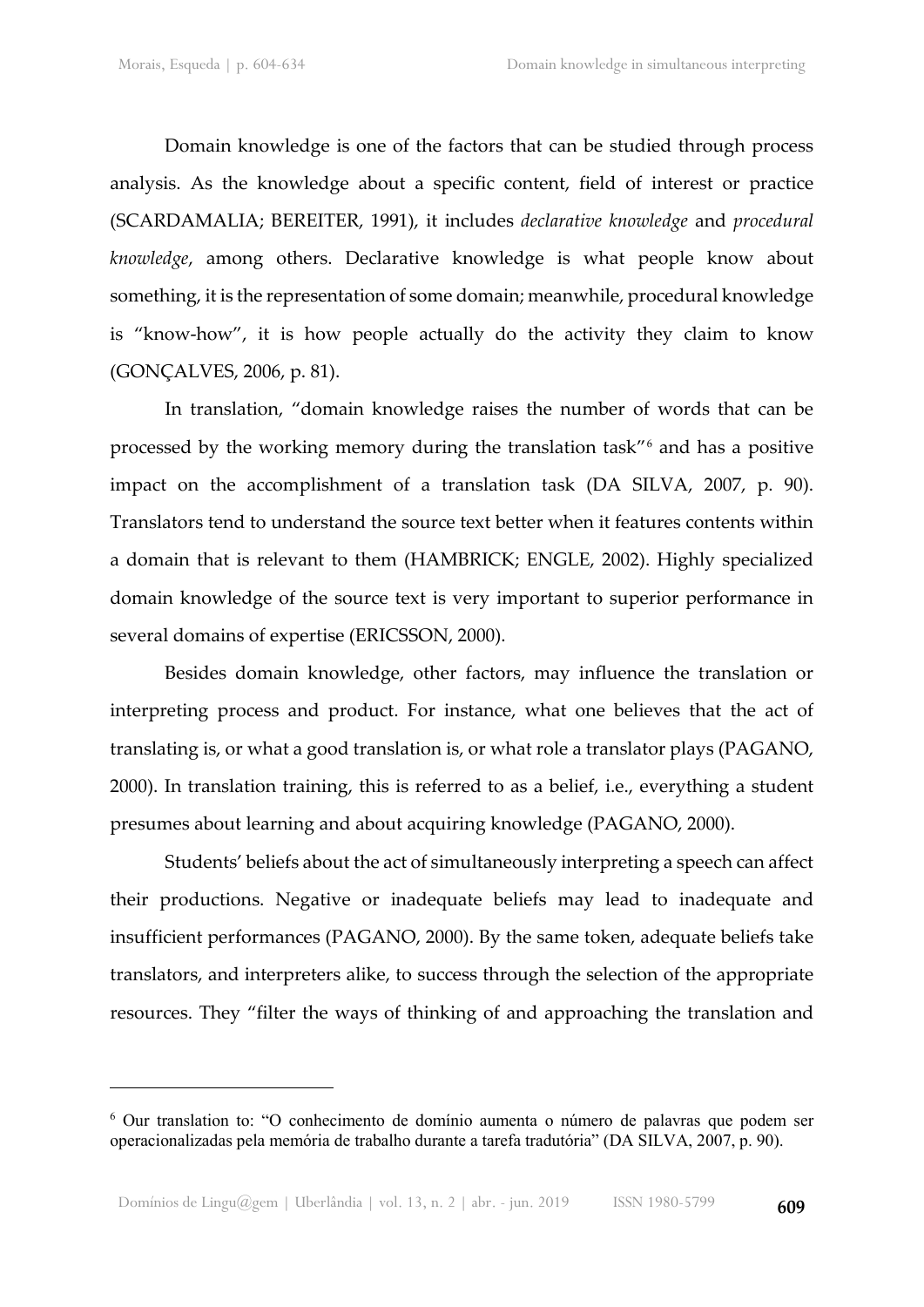have a considerable effect both on the translation student's performance and on the work to be done"[7](#page-6-0) (PAGANO, 2000, p. 11).

Esqueda and Oliveira (2013) review the work of Rodrigues (2004), who corroborates Pagano (2000) and states that one of the major beliefs about translation is that a person should have a "gift" if s/he is to be(come) a good translator, that is, there is no need for specific training. Ericsson (2000) contends such a statement is common sense and provides a study which refuses this idea (i.e., MOSER-MERCER et al., 2000). According to Pagano (2000), beliefs can be changed through experience or deliberate intervention of someone in the learning process.

In translation and interpreting tasks, performance can be measured or analyzed through the cognitive effort they involve or require to be completed. Performance in an interpreting task entails the assumption that the target speech features the "complete original message, with all its details, and reflect the characteristics of the target language"[8](#page-6-1) (SELESKOVITCH, 1978, [s.p.]). Some markers of cognitive effort are identifiable when interpreters fail or come at odds to achieve this. They are referred to as *problem triggers* by Gile (1999) and may arise for several reasons, including: insufficient linguistic and/or extra linguistic knowledge of one or both languages in use, cognitive saturation, trouble in dealing with the task processing itself (processing capacity deficit), or poor conditions in the delivery of the source speech (the relevant segments might have been poorly pronounced or delivered too quickly).

Such problem triggers may generate failures to the next relevant segment itself and at a distance, thereby causing a failure sequence (GILE, 1999). This may happen due to a local attentional management deficit.

<span id="page-6-0"></span><sup>7</sup> Our translation to: "[As crenças] filtram as formas de pensar e abordar a tradução e têm um efeito considerável no desempenho do tradutor-aprendiz e no trabalho a ser desenvolvido" (PAGANO, 2000, p. 11).

<span id="page-6-1"></span> $\frac{1}{8}$  Our translation to: "a mensagem original deve ser completa, provida de todos os detalhes e deve refletir as características a língua de chegada" (SELESKOVITCH, 1978, [s.p.]).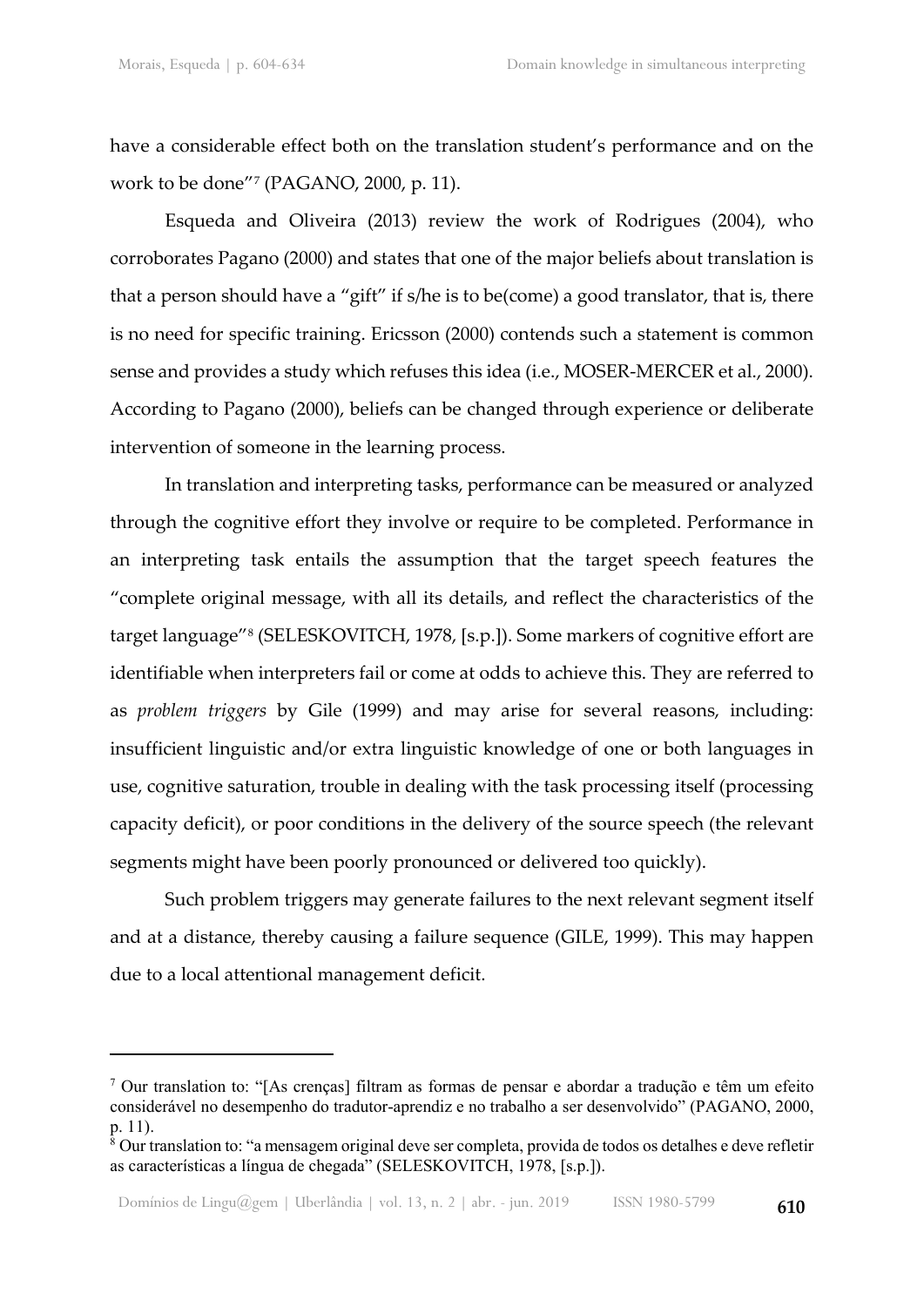According to Ericsson (2000), readers (translators), and listeners (interpreters) alike, begin to engage in problem-solving activities when the text is difficult to understand, either because of unfamiliar vocabulary or lack of necessary background knowledge. Some of such problem-solving activities are called *strategies*. From Pagano's (2000) standpoint, strategies are all forms of problem-solving actions in which an individual engages, either consciously or unconsciously.

Li (2013, p. 105) contends that strategies "are intentional and goal-oriented procedures to solve problems resulting from the interpreters' processing capacity limitations or knowledge gap, or to facilitate the interpreter's task". The author contends there are several strategies which may reduce the interpreters' cognitive load and help interpreters solve or avoid cognitive or language problems. Identifying the strategies used by the interpreters can reveal "the relations between the original discourse, the interpreted discourse, the possible problems in interpreting, the strategies applied, and the communicative setting" (LI, 2013, p. 108).

The use of strategies is revealing of cognitive effort. They can also be associated with some markers of cognitive effort, including those related to: meaning, such as omissions and additions (PIO, 2003); fluency, such as head starts and pauses (PIO, 2003); meaning errors (GILE, 2011) and logical-time sequence errors (PIO, 2003).

An *omission* happens when the original message is rendered in a more general and concise way (LI, 2013). Knowing what to omit is an important ability for interpreters (SHLESINGER, 2000), who usually do this deliberately aiming at reducing effort and ensuring greater target-speech clarity (PIO, 2003). Therefore, omissions are often (but not necessarily) a strategy to avoid cognitive overload and producing ungrammatical or unfinished sentences (GILE, 2011).

*Additions* are new materials added or expansion of the source speech that the interpreters perform to express a clearer message or to avoid the delivery of unclear information in the target speech (LI, 2013). They are a survival strategy that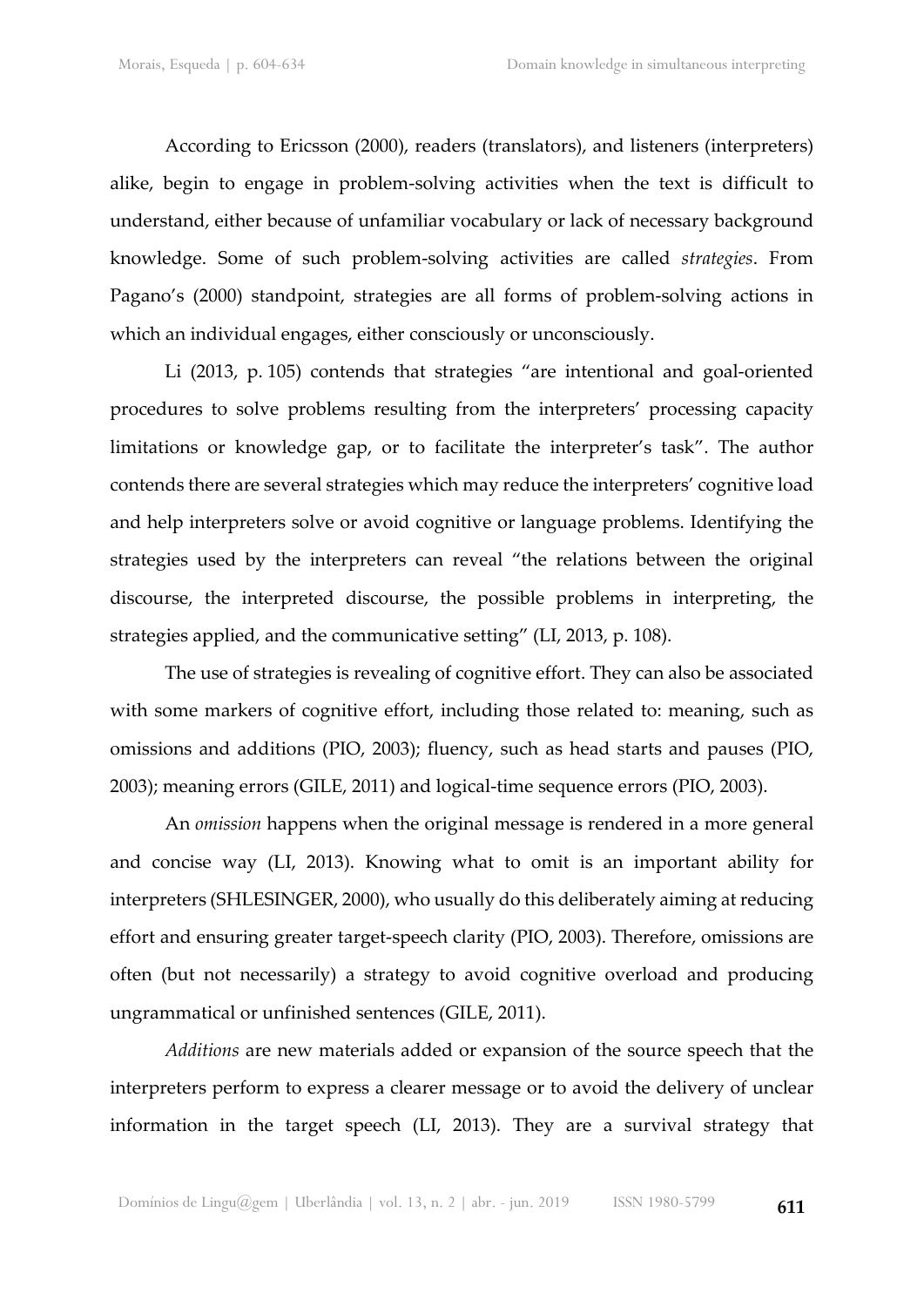interpreters use to avoid leaving the listener in complete silence. However, this may change the meaning of the source speech, and sometimes lead to discontinuity errors (PIO, 2003). Pio (2003, p. 83) reinforces Barik's (1994) argument that interpreters add neutral information as "a remedy for previous omission." When they do so, additions can co-occur with different errors, which may create "contradictions, ambiguous statements or misinterpretations, and logical-time sequence errors" (PIO, 2003, p. 93).

*Head start*, also called *ear-voice span (EVS)*, *décalage,* or *time lag*, is the "time spent to process the information received and then reorganize its form of uttering"<sup>[9](#page-8-0)</sup> (PAGURA, 2003, p. 211). Interpreters decide how much time they will lag behind the speaker based on their memory capacity limitations (GILE, 1999). Timarová, Dragsted and Hansen (2011, p. 121), while reviewing the works of Pöchhacker (2004) and Treisman (1965), state the head start "provides insight into the temporal characteristics of simultaneity in interpreting, speed of translation and also into the cognitive load and cognitive processing involved in the translation/interpreting process." The head start is influenced by both external factors (e.g., the speaker's delivery rate, text type, language difficulty, and accent) and internal factors (e.g., subjective perception of speech difficulty, strategies, familiarity with the topic, and segmentation of the input) (TIMAROVÁ; DRAGSTED; HANSEN, 2011).

There is a consensus that a "longer time lag in interpreting reflects more elaborate processing" (TIMAROVÁ; DRAGSTED; HANSEN, 2011, p. 139). Therefore, interpreters that spend more than four seconds to start interpreting, according to Lee (2002), could have found a problem that they do not know how to solve. This may lead to incorrect interpreting which cannot be considered a strategic action deliberately taken by the interpreter.

<span id="page-8-0"></span><sup>9</sup> Our translation to: "espaço de tempo para processar a informação recebida e reorganizar sua forma de expressão" (PAGURA, 2003, p. 211).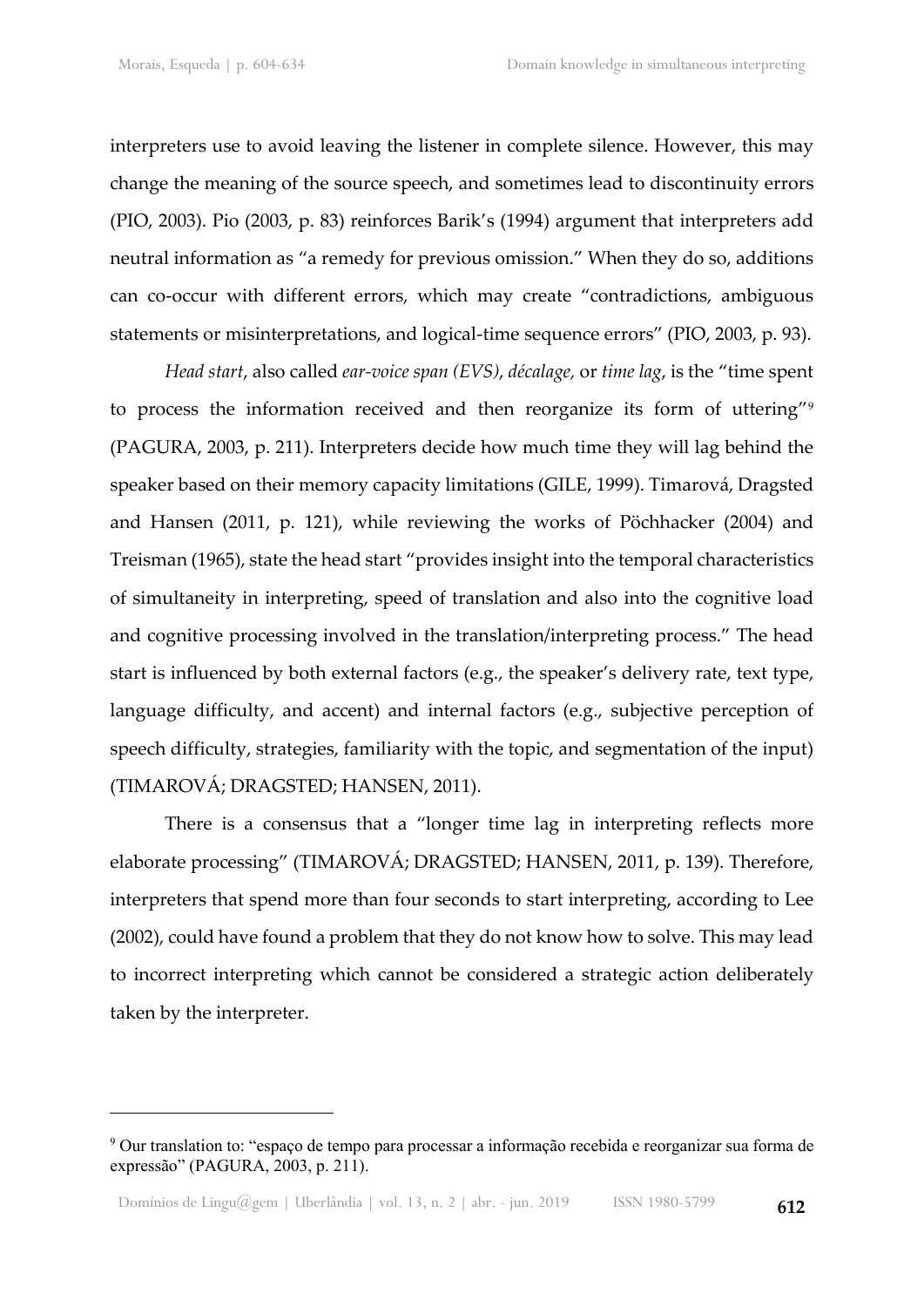*Pauses* indicate that a cognitive process is taking place, with a search for planning strategies to solve a problem (SCHILPEROORD, 1996). There are four main possible causes for a pause: cognitive, physical (breathing or articulatory pauses, which normally last less than .25 seconds), social-psychological (stress or speaking anxiety), and communicative causes (time for the speaker to prepare the subsequent speech and for the interlocutors to understand the message) (SCHILPEROORD, 1996). Pio (2003) defines a long unfilled pause "as a silence between two speech sequences lasting more than three seconds" (PIO, 2003, p. 75)

*Meaning errors* are incorrect interpreting of words. This happens more frequently with false cognates. They occur when the interpreter does not understand a word, or a group of words uttered by the speaker (GILE, 2011). They

> … can result from insufficient background knowledge or linguistic knowledge, or from signal distortions (the speaker's strong unfamiliar accent, background noise), from cognitive saturation affecting the Listening Effort, or, more interestingly, from a processing capacity deficit in the Production Effort. (GILE, 2011, p. 206)

*Logical-time sequence errors* are discontinuities that change the logical relation between source-target speech information units (logical sequence) or source-target speech time references (time sequence) (PIO, 2003). They represent a change in the speaker's communicative intentions and, consequently, in the source speech meaning (PIO, 2003). These are the types of discontinuity errors that "reflect insufficient knowledge of the relevant languages and/or insufficient extralinguistic knowledge, but also saturation<sup>[10](#page-9-0)</sup> due to high processing capacity requirements as well as processing capacity management errors" (GILE, 2011, p. 205). Less time for interpreters to segment information units and connect them according to the time

<span id="page-9-0"></span><sup>&</sup>lt;sup>10</sup> Cognitive saturation occurs when the interpreter consumes most of his/her total available cognitive capacity. It can be caused by cognitive overload or local attentional deficit and, consequently, deterioration of the interpreter's output (GILE, 1999).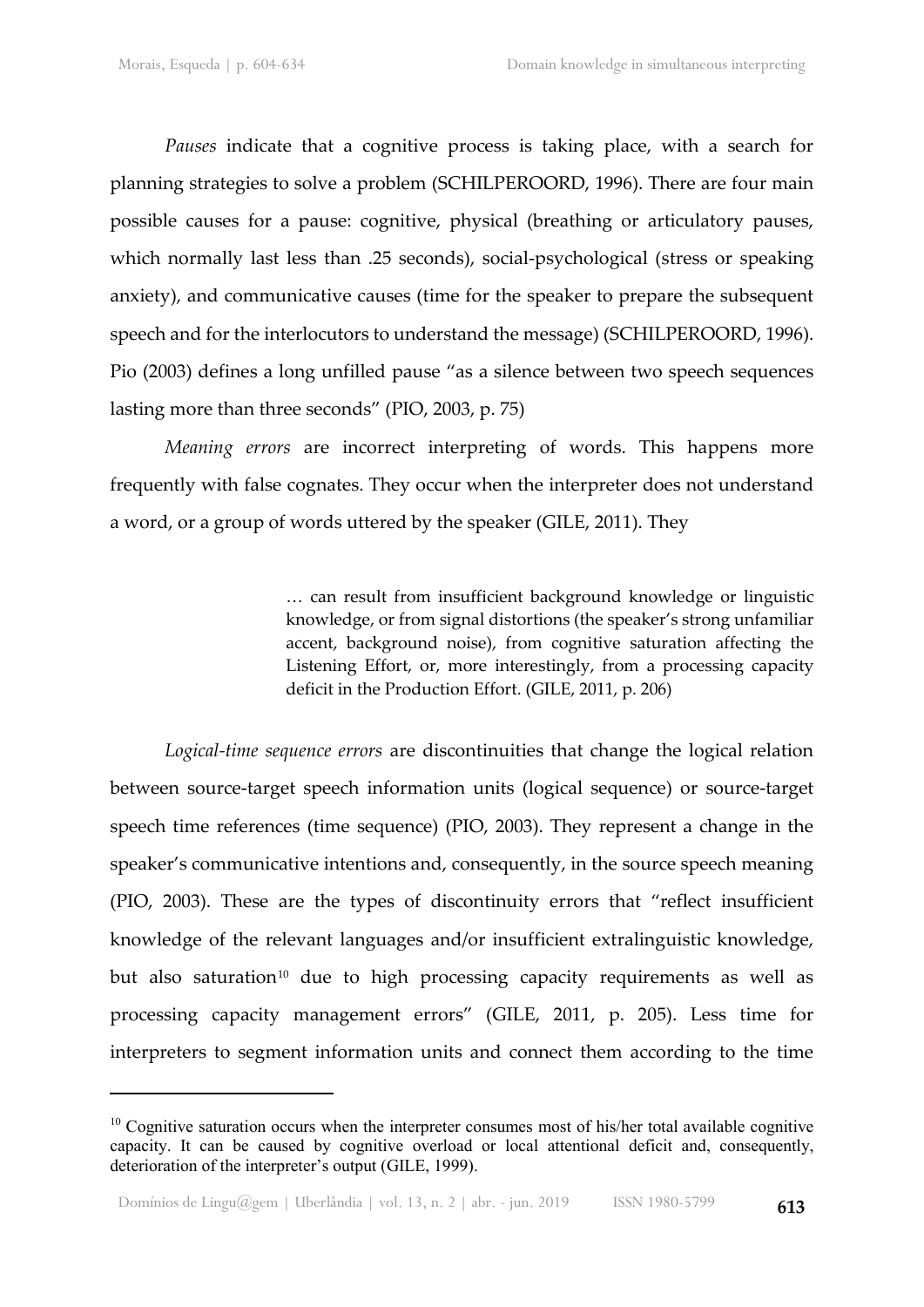sequence in the source speech may also lead to such errors (PIO, 2003). Logical sequence errors generate fragmented utterances, unfinished sentences and omission of large units of the source discourse (PIO, 2003). Errors in verb tense and mode, as well as changes to time references, days and years, represent time sequence errors (PIO, 2003).

After providing the relevant theoretical framework to this investigation, the next section describes the methodology used to collect and analyze some of the aforementioned problems.

## **3. Methodology**

This is an applied, exploratory, and empirical study (HALE; NAPIER, 2013). Domain knowledge of Translation Studies, especially about interpreting, was defined as the independent variable; and cognitive effort, which may be related to the participants' beliefs about interpreting, was the dependent variable.

Participants were students from two classes of the undergraduate program in Translation at the Federal University of Uberlândia. The Experimental Group (EG) comprised students who were attending the 60-hour-long (fulfilled in 4 months) course "Interpreting Foundations" (*Fundamentos da Interpretação*), in their sixth semester; and the Control Group (CG) comprised students, in their fourth semester, who had not taken this course yet. The data were collected during the second semester of 2017. All students were chosen by convenience and provided informed consent as approved by the university's research ethics committee (Approval No. 1,314,979).

Students were asked to answer a questionnaire in Portuguese and to perform a simultaneous interpreting session. EG participants were also asked to answer the same questionnaire once again two months later, by the end of the semester.

Students from the EG had already received some theoretical and practical training in consecutive interpreting during previous classes of "Interpreting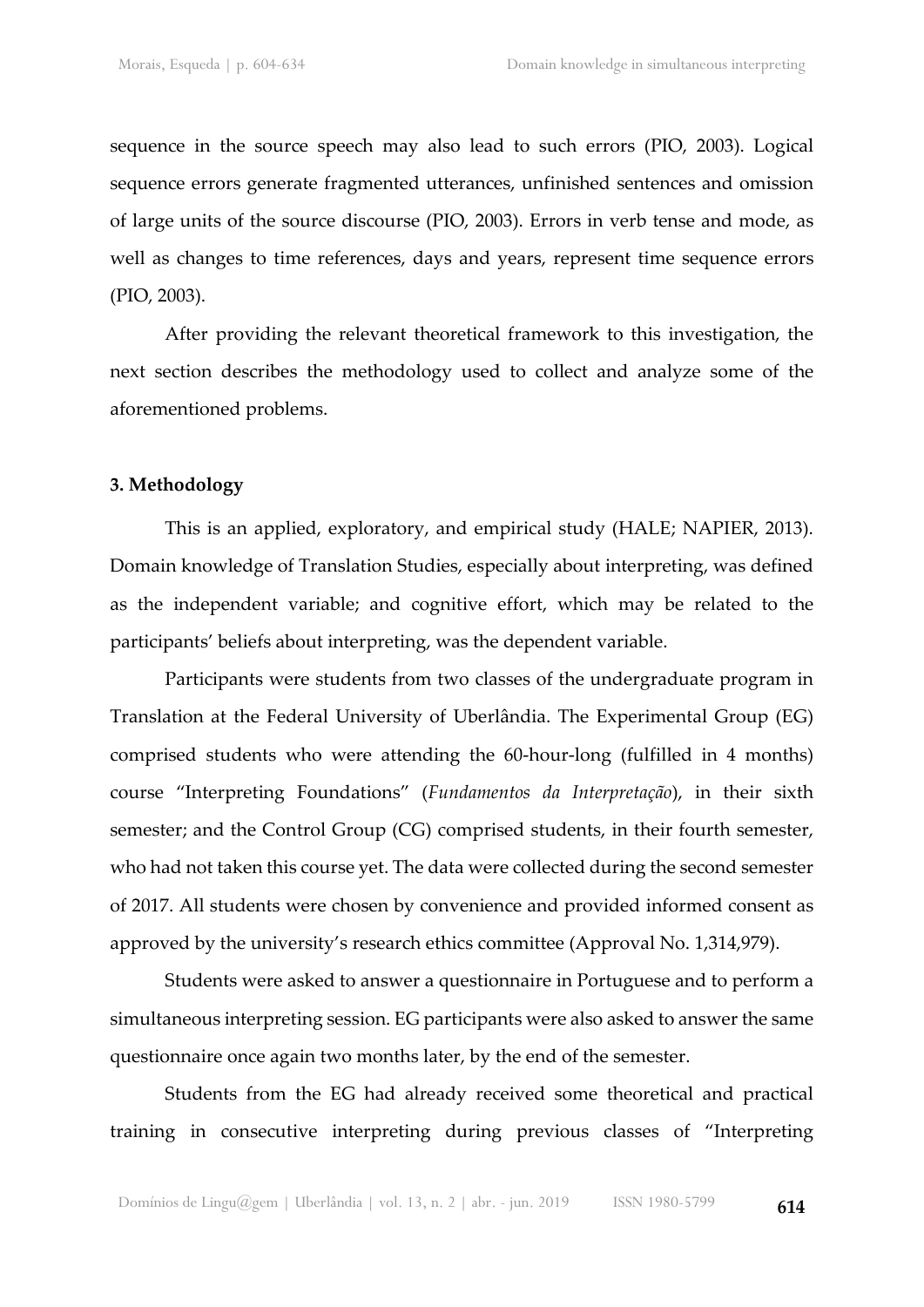Foundations" by the time they answered the questionnaire for the first time (Questionnaire  $1-Q1$ ), but they had not received any training in simultaneous interpreting yet. Students from the CG had not received any specific, formal training in interpreting, but had already had a reasonable level of formal training in translation.

The questionnaire was based on Esqueda and Oliveira (2013) and Soares (2015). It encompassed 14 open-ended questions to determine the groups' profiles (not reported in this article) $11$ . It also included two open-ended questions to identify the participants' opinions and beliefs about simultaneous interpreting (not reported in this article). In addition, it encompassed one closed-ended question about their level of agreement with 13 statements. Finally, an open-ended question asked for further comments, if any (not reported in this article). The questionnaire was piloted with five students from the second semester of the same undergraduate program in Translation to ensure that it was a valid instrument (HALE; NAPIER, 2013).

According to Ericsson (2000) there are several inconsistencies between actual behavior and answers from questionnaires. This is the reason why the participants were asked to also perform a simultaneous interpreting session.

Four students in the EG and four students in the CG were recruited to perform a simultaneous interpreting session of a five-minute video three weeks after they had answered the questionnaire (Q1, in the EG's case). The interpreting sessions were conducted individually at the Laboratory of Languages (LabLing) in the Institute of Language and Linguistics, at the Federal University of Uberlândia. Each student was on a separate booth, with adequate equipment (an individual screen showing the video to be interpreted, headphones, a microphone, and a suite to regulate the microphones' and the headphones' volume). The input video (in .mp4 format) featured a speaker talking about interpreting as a career, similarities and differences between interpreting and translation, and similarities and differences between

<u>.</u>

<span id="page-11-0"></span><sup>&</sup>lt;sup>11</sup> For further details, please see [https://repositorio.ufu.br/handle/123456789/21876.](https://repositorio.ufu.br/handle/123456789/21876)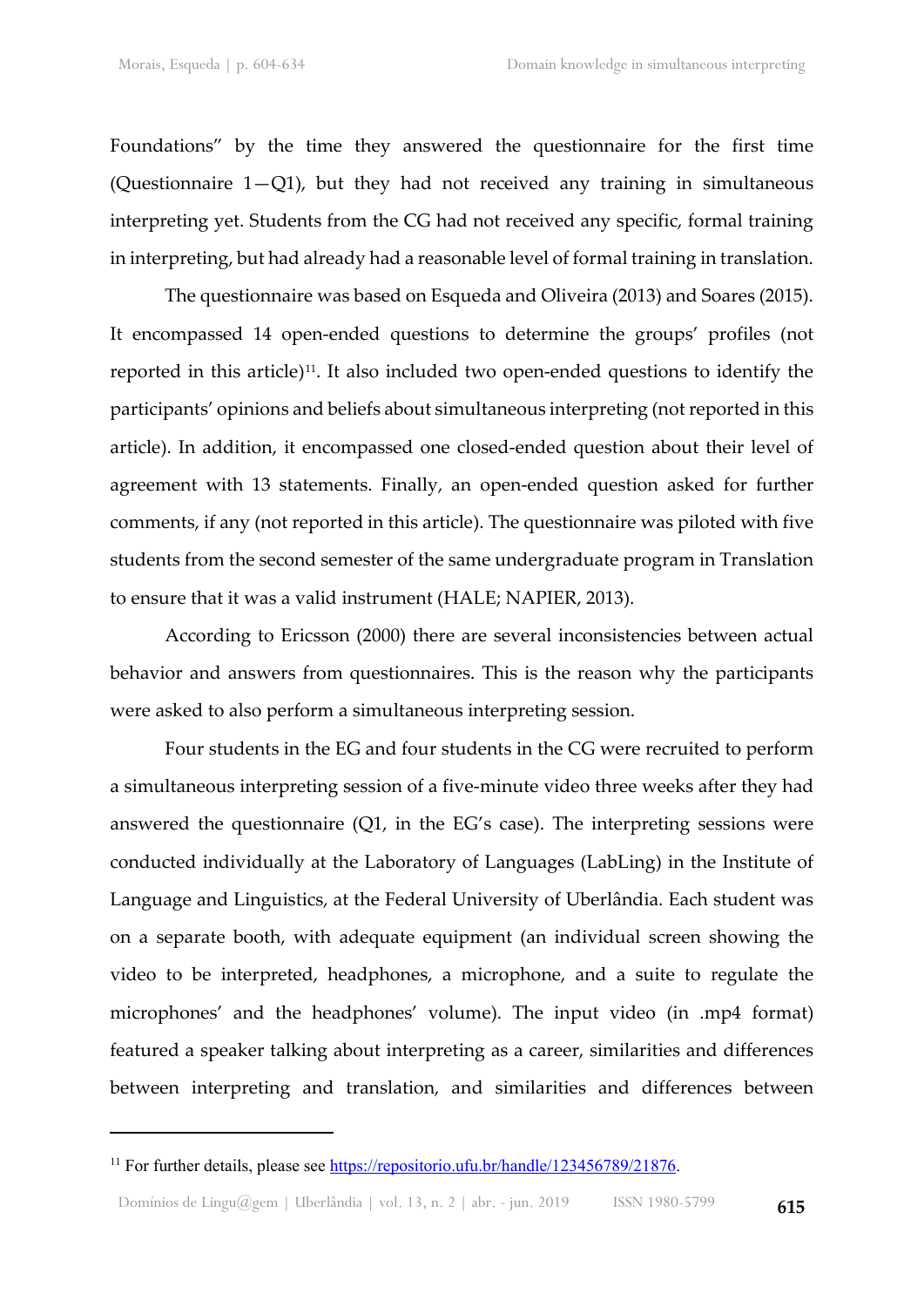consecutive and simultaneous interpreting, a topic students, mainly in the EG, could assumedly master. The interpreting sessions were recorded using software *Sanako* 9.3 and were saved as audio files (.mp3 format).

Students from the EG had their performances recorded during a regular "Interpreting Foundations" class, as part of the practical activities proposed by the professor in charge of the course. Students from the CG had their sessions scheduled in a timeslot different from their class time, but also with the assistance of the professor in charge of the course. They received guidance about the equipment, since they were unfamiliar with it, and about the task to be performed.

The data collected through the questionnaires were processed using *Google Forms* and *Microsoft Excel*. All questionnaire data presented a percentage in relation to the total number of participants: 13 students answered Questionnaire 1 (Q1) in the EG, 11 students answered Questionnaire 2 (Q2) in the EG<sup>[12](#page-12-0)</sup>, and 10 students answered the Questionnaire in the CG.

The EG's Q1 was answered by the students before they had training in simultaneous interpreting (i.e., before assumedly acquiring domain knowledge about simultaneous interpreting), but after they had training in consecutive interpreting. Q2 was answered by the same students after they had had classes about simultaneous interpreting. In total, students had 24 hours of training in simultaneous interpreting, which included theoretical and practical activities.

Comparisons were made between the answers to the EG's Q1 and Q2, and between the answers to the EG's Q2 and the CG's Questionnaire. These comparisons aimed: 1) to identify potential differences in the perception of EG students about the influence of domain knowledge on simultaneous interpreting before and after receiving theoretical and practical training, and 2) to assess whether there were differences in the perception the students from each group had about the influence of

<span id="page-12-0"></span> $12$  Two of the students who answered Questionnaire 1 were absent the day Questionnaire 2 was applied.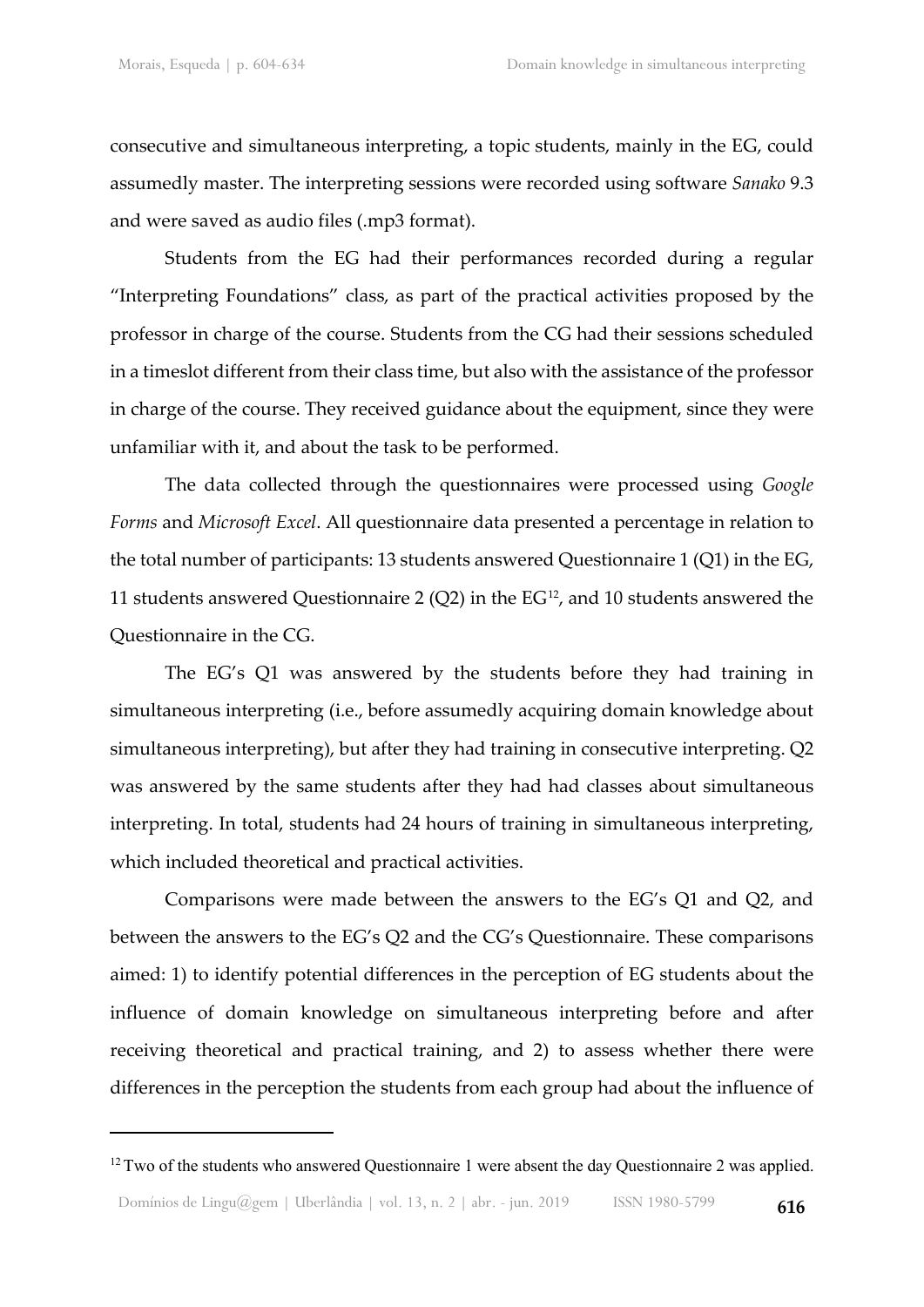domain knowledge on simultaneous interpreting. *Google Forms* was used to generate the percentages for questions 1 to 14, i.e., the questions which describe the groups' profiles. *Microsoft Excel* was used to generate descriptive data for questions 15 to 17, i.e., the questions which identify the participants' beliefs and domain knowledge.

The recordings of the simultaneous interpreting sessions were analyzed using free software *ELAN* 5.2. Both source and target speeches were transcribed. Before the analysis of the recordings, the source and the target audio speeches were synchronized. All the source speech unfilled pauses and beginnings of sentences with complete ideas were marked to measure the head start. A template was created with all the elements aforementioned and used with all target speeches to maintain a pattern in the analysis of recordings.

In all recordings, the analysis targeted each occurrence of 1) omission, 2) addition, 3) head start, 4) pause, 5) meaning errors, and 6) logical-time sequence errors. These markers of cognitive effort were separated for analysis purposes, but are related, closely interdependent, and influence each other (PIO, 2003).

Omissions were identified and classified according to their type: omission of source speech words that impaired sentence comprehension, omission of the source speech parts of sentences that impaired comprehension of the entire segment, omission of complete sentences that impaired comprehension of the entire segment, sentence restructuring using fewer words, sentence restructuring using different words (but not necessarily fewer words). In contrast, additions were considered new material added or expanded source speech. Words and sentences with meaning that had not been explicitly uttered by the speaker constituted examples of new material.

Head start (i.e., the distance, or lag, between the speakers' input and the interpreters' output) was measured for each sentence following Timarová, Dragsted and Hansen (2011). Sentence beginnings in the source speech were marked as the initial cue of head start and the beginnings of the correspondent sentences in the target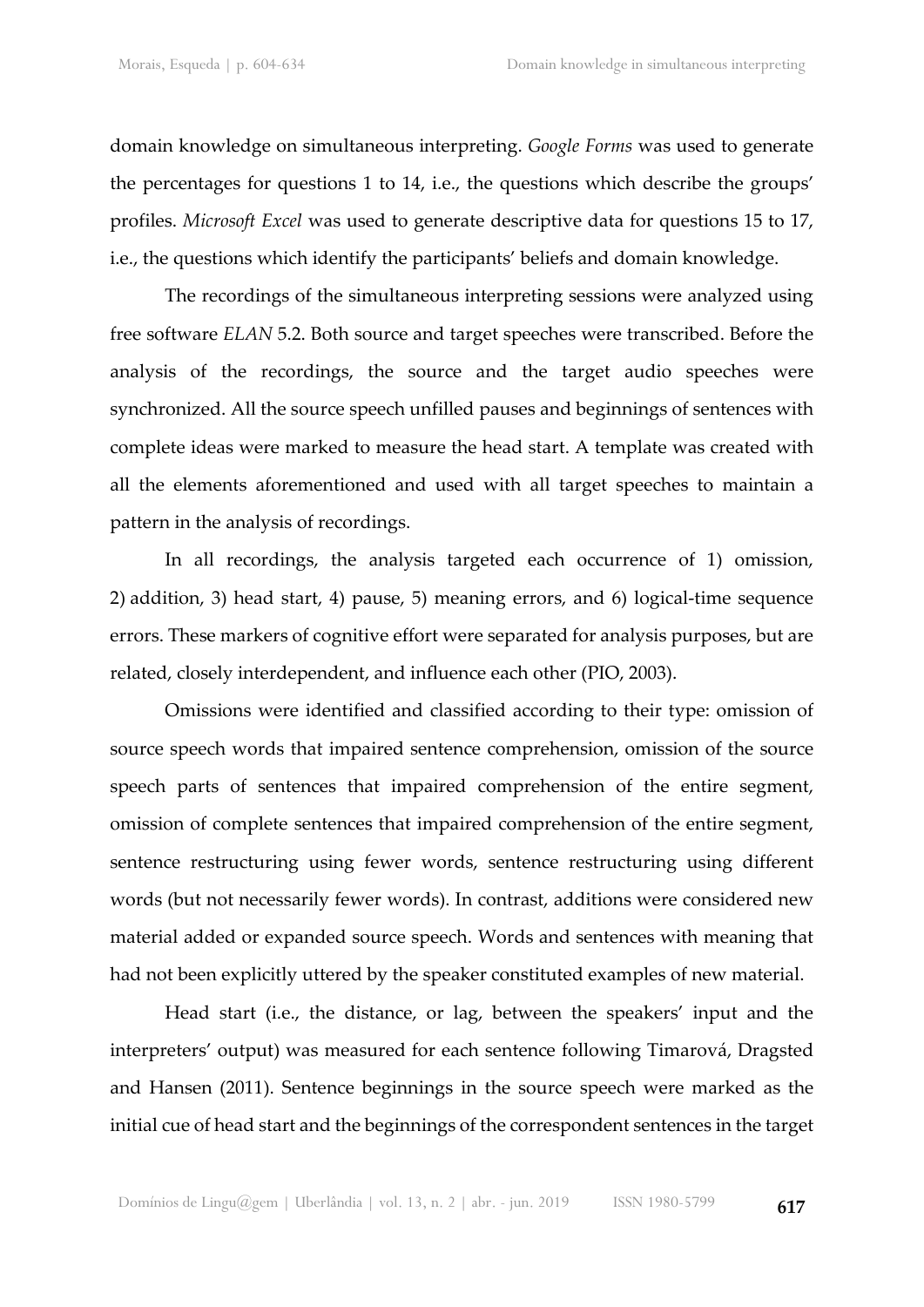speech were marked as its final cue. Sentences completely omitted were registered as missing values (omissions), rather than as head starts. A threshold of four seconds was set as a head start reference value, as adopted by Lee (2002).

Pauses were identified following Pio (2003), with three seconds as the threshold. All filled pauses (i.e., containing hesitations, false starts, repetitions and corrections) were excluded. Although they do have an impact on performance and should be identified separately, it was assumed that such a procedure would not have a major impact on the results because such items are more related to fluency than to meaning. Physical pauses, such as breathing or articulatory pauses, which normally last less than .25 seconds, were not counted.

Meaning errors included all incorrect interpreting of false cognates and words with different meaning in the source and target languages. The most important errors of this type in this research were those related to the interpreting domain.

Logical-time sequence errors were subdivided according to the effect they produced on the target speech (PIO, 2003): changes to the time sequence in the source speech, changes to the source speech message, break of the logical relation across sentences (with the one before, the one after, or both), break of the logical relation within a sentence, and non-compliance with the speaker's communicative intentions.

All data obtained through *ELAN* 5.2 were exported as .txt files, which were manipulated as *Microsoft Excel* spreadsheets. The filter function of the software was used to obtain the number of each marker of cognitive effort (and their subcategories). Subsequently, average values and percentages were obtained for each marker (and their subcategories). Doubts related to data compilation and manipulation were discussed between the researchers of this paper. In addition, process and product data were triangulated to understand the role of domain knowledge.

## **4. Results**

#### **4.1 Questionnaires**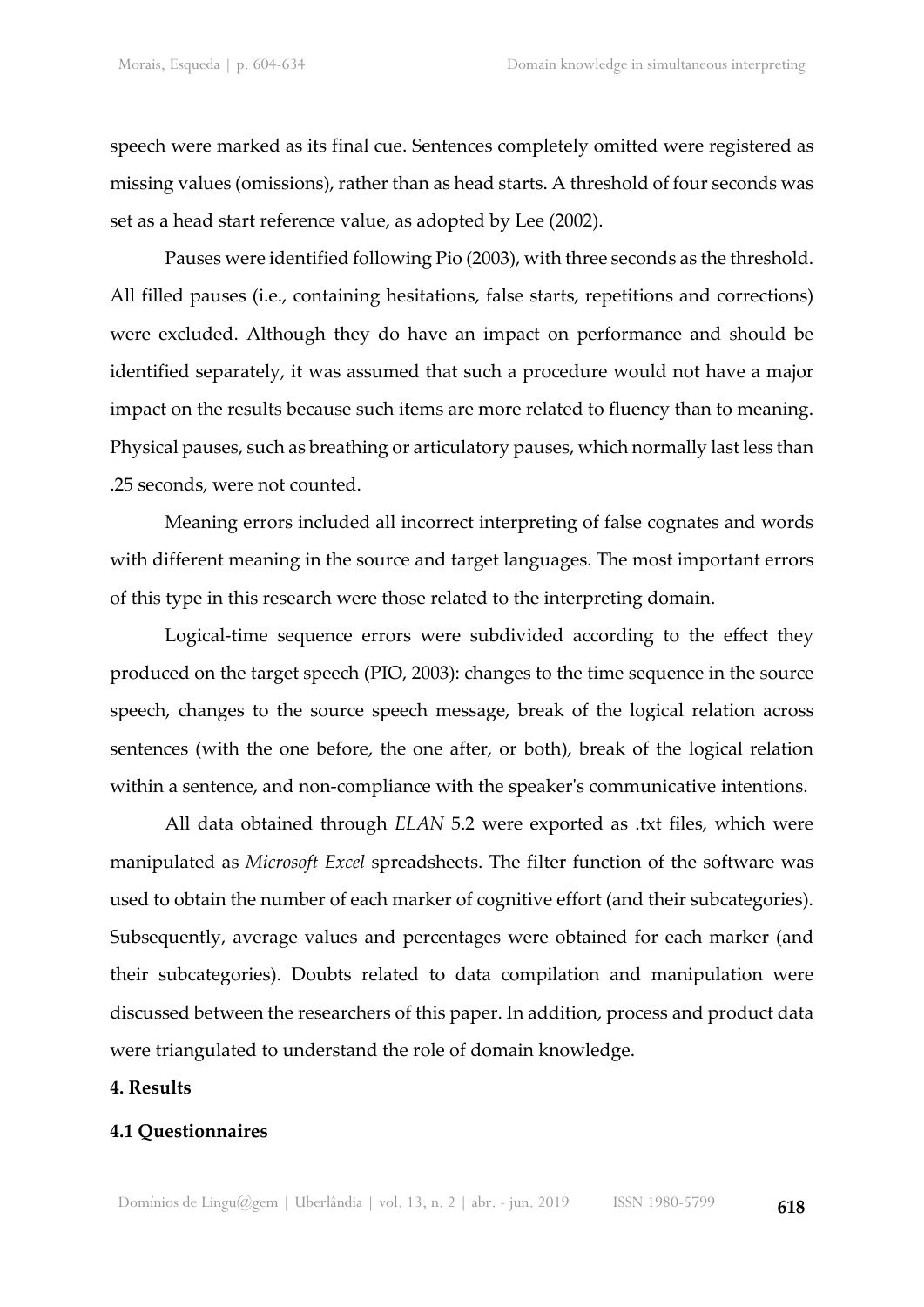This section provides an overview of some of the results for EG's beliefs and domain knowledge (declarative knowledge about interpreting) before and after formal training. It also presents a comparison between the EG's and the CG's beliefs and domain knowledge (declarative knowledge about interpreting).

Students were asked to indicate their level of agreement (completely disagree, partially disagree, neither agree nor disagree, partially agree, or completely agree) with 13 statements. Nine of them aimed at identifying their beliefs about the characteristics of a good simultaneous interpreter, and six of them were aimed at identifying their domain knowledge (declarative knowledge) about simultaneous interpreting. Two of these six statements referred to both topics (beliefs and domain knowledge). This article reports the most relevant results.

The statement "A good simultaneous interpreter is someone who has a special gift to perform this task" represents one of the most common beliefs about translation/interpreting (see PAGANO, 2000). Before the theoretical and practical training in simultaneous interpreting, the participants had varied opinions about it. After training, however, most of them disagreed with this idea, as shown in Graph 1.

Graph 1 – EG's answers for the sentence "A good simultaneous interpreter is someone who has a special gift to perform this task".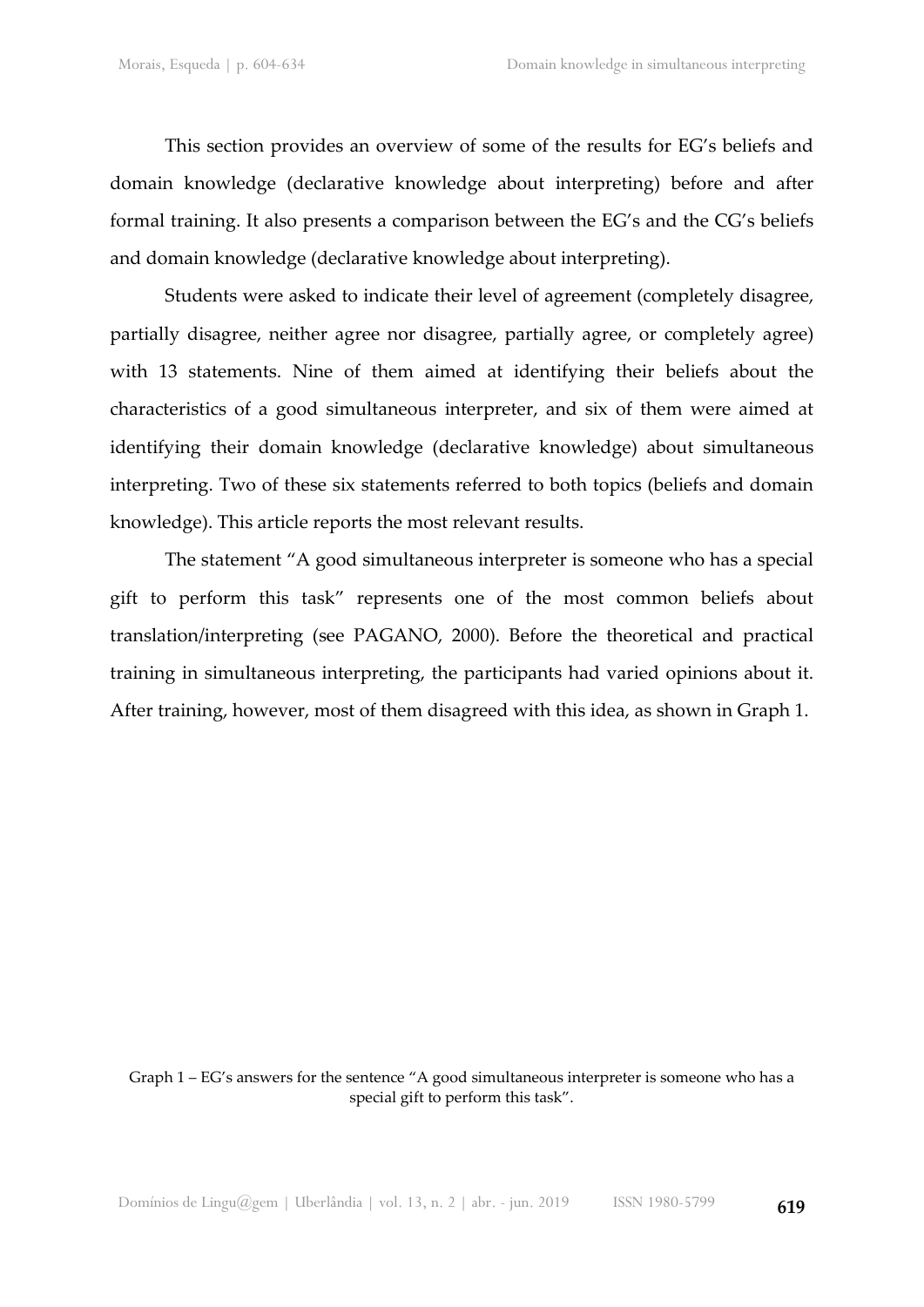

Source: the authors.

Surprisingly, some students (9% partially agreed) in the sixth semester of an undergraduate program in Translation, with only two semesters ahead of them before graduation, still believed that a special gift is necessary to be(come) a good interpreter. Even though interpreting is studied only at the end of the Translation program, it was expected that training in translation would have an impact on such a belief, and 100% of them would have disagreed with the statement, as translation and interpreting are closely related tasks and lecturers try to deconstruct such a belief about translation from the very beginning in the program. It might be the case that students see interpreting as a much more difficult task than translation, and beliefs about interpreting should be targeted differently.

In contrast, most students in the CG (60%) neither agreed nor disagreed with this idea, while 30% partially agree with it (see Graph 2). This difference between EG and CG results, and an increase from 38% to 90% disagreement with the statement in Graph 1, seems to reflect the influence that theoretical and practical training in simultaneous interpreting had on students' beliefs. Even though some EG students still agreed with this statement, it seems that specific training in interpreting played a role in changing beliefs.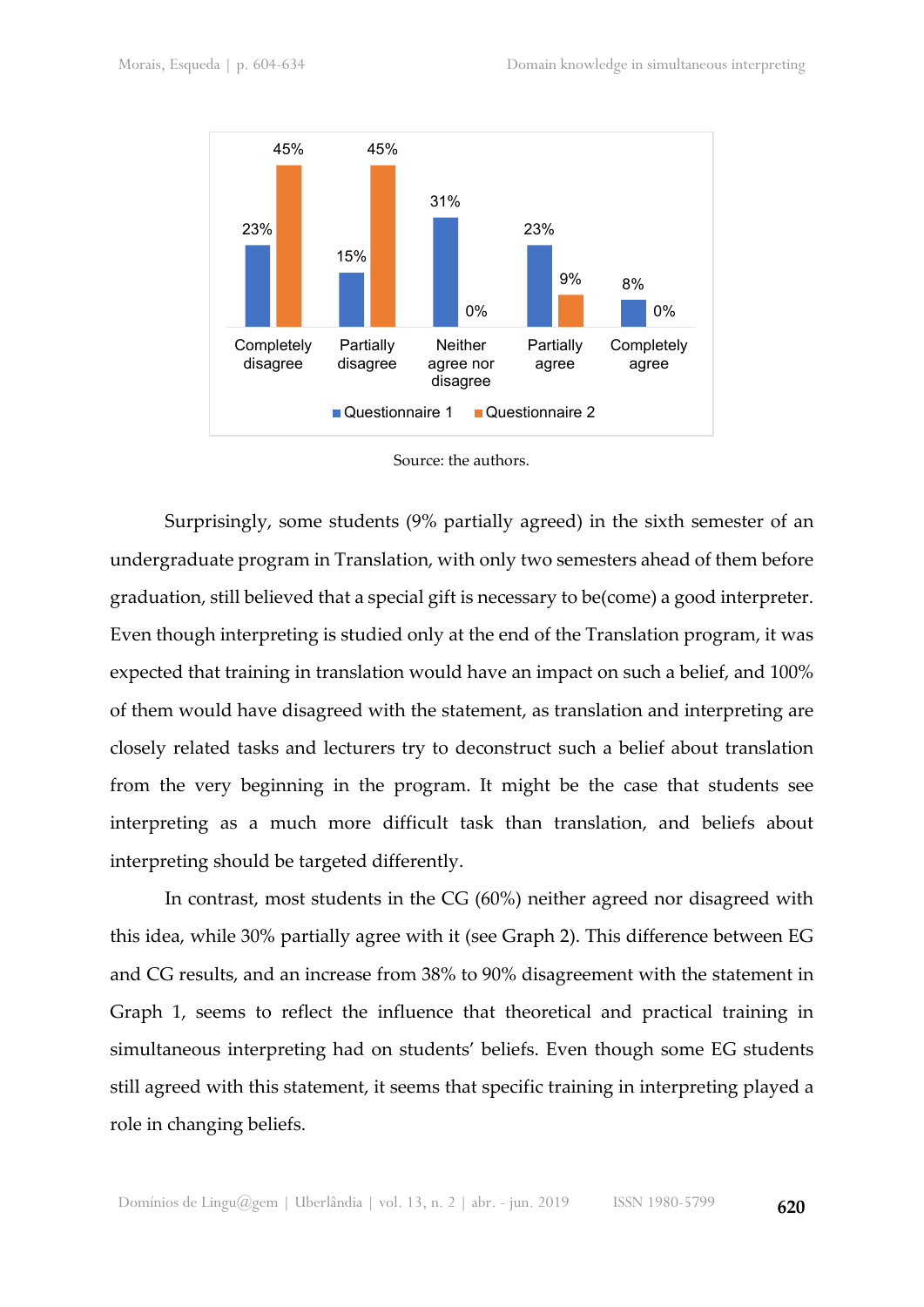



Source: the authors.

In the EG's Q1, 92% of participants disagreed, 46% completely and 46% partially disagreed, with the statement "A good simultaneous interpreter is someone concerned with reproducing exactly what the speaker is saying". In the EG's Q2, the overall percentage was similar, 91%, with 55% of participants completely disagreeing and 36% partially disagreeing. In the CG, 20% of students disagreed completely and 40% disagreed partially with this statement. As the number of complete disagreement was higher in the EG's Q2, and there was a high percentage of agreement (30%) in the CG, it seems that theoretical and practical training in simultaneous interpreting could help students become more certain that interpreters cannot reproduce every word uttered by the speaker.

In both Q1 and Q2, all EG participants agreed with the statement that "A good simultaneous interpreter should prepare herself/himself to interpret by researching about the topic of the speech" (92% completely agreed and 8% partially agreed in Q1, and 100% completely agreed in Q2). All CG students also agreed with it. Also, the comparison between EG and CG results seems to indicate CG students were aware of the role preparation plays in the interpreter's performances, even being in the fourth semester of the undergraduate program and before taking any interpreting course.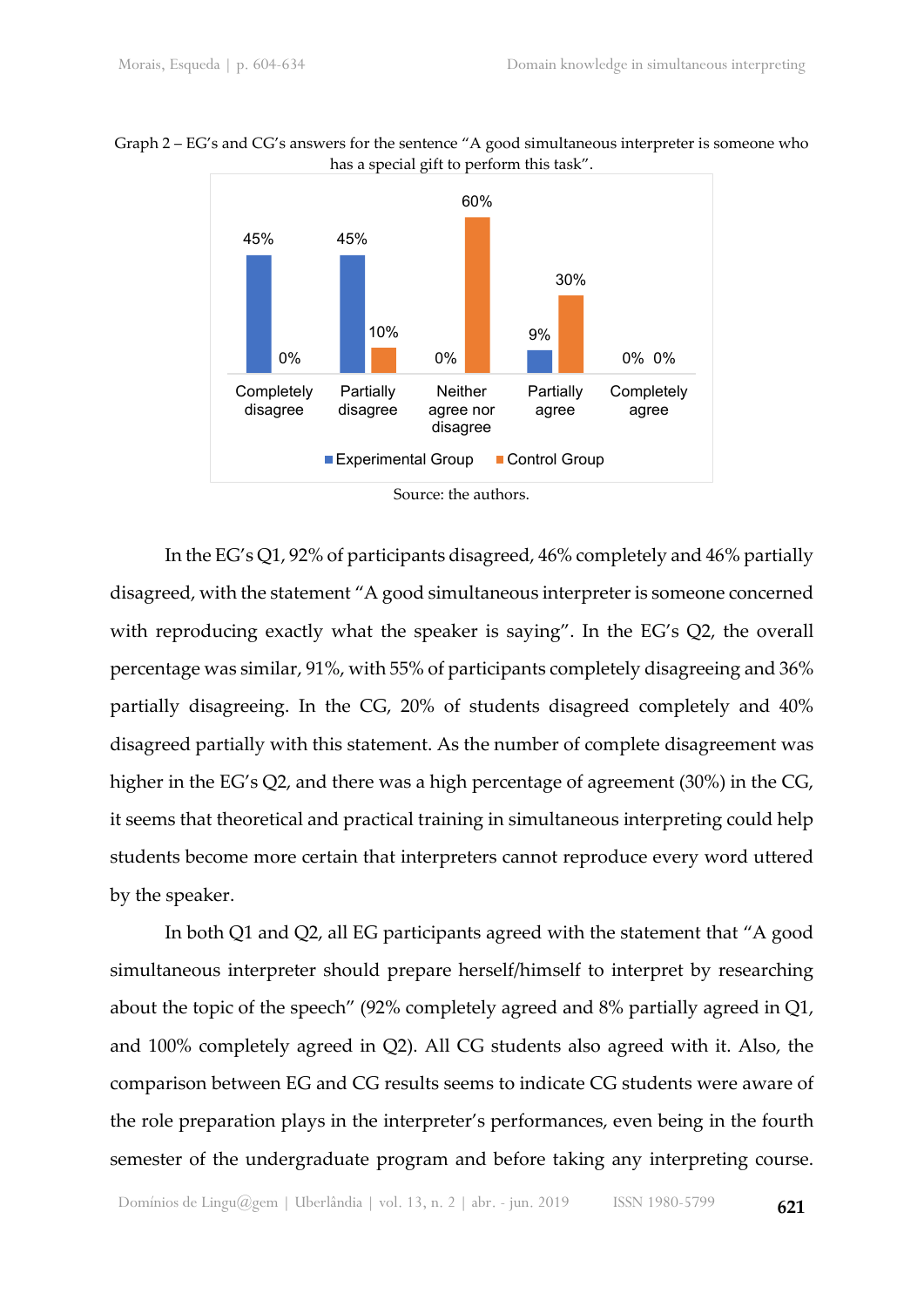This could indicate that, during the program, they learned about preparation, but regarding translation, and related their beliefs about translation to interpreting.

Most EG students disagreed with the statement that "A cardiologist who masters a foreign language will perform the simultaneous interpreting of a conference about Cardiology more easily than an interpreter" (62% in Q1, and 81% in Q2). In the CG, 80% of students disagreed with the statement. Besides, 9% of the students in the EG partially agreed with the statement, and the remaining 20% in the CG neither agreed nor disagreed with it. These results show more CG students, compared to EG students, had a belief that domain knowledge of simultaneous interpreting is more important than linguistic knowledge and knowledge of the topic. Since CG students had not had any theoretical and practical training in simultaneous interpreting yet, and EG students already had it, the expectation was in the opposite direction: more students in the EG than students in the CG disagreeing with this statement.

Finally, in Q2, 18% of EG students agreed to the statement "The quality of the simultaneous interpreting of a conference about Cardiology performed by a cardiologist who masters the foreign language will be superior to that performed by an interpreter". The results for this statement were surprising: the percentage was higher in Q2 (18%) than in Q1 (15%), and the CG presented only 10% of agreement, a percentage lower than the one presented by the EG (even after assumedly acquiring domain knowledge about simultaneous interpreting).

### **4.2 Analysis of the Interpreting Task**

This section reports the comparisons between the data collected through recordings of a simultaneous interpreting task performed by both EG and CG students. Comparisons between the groups are presented through the average values of each marker.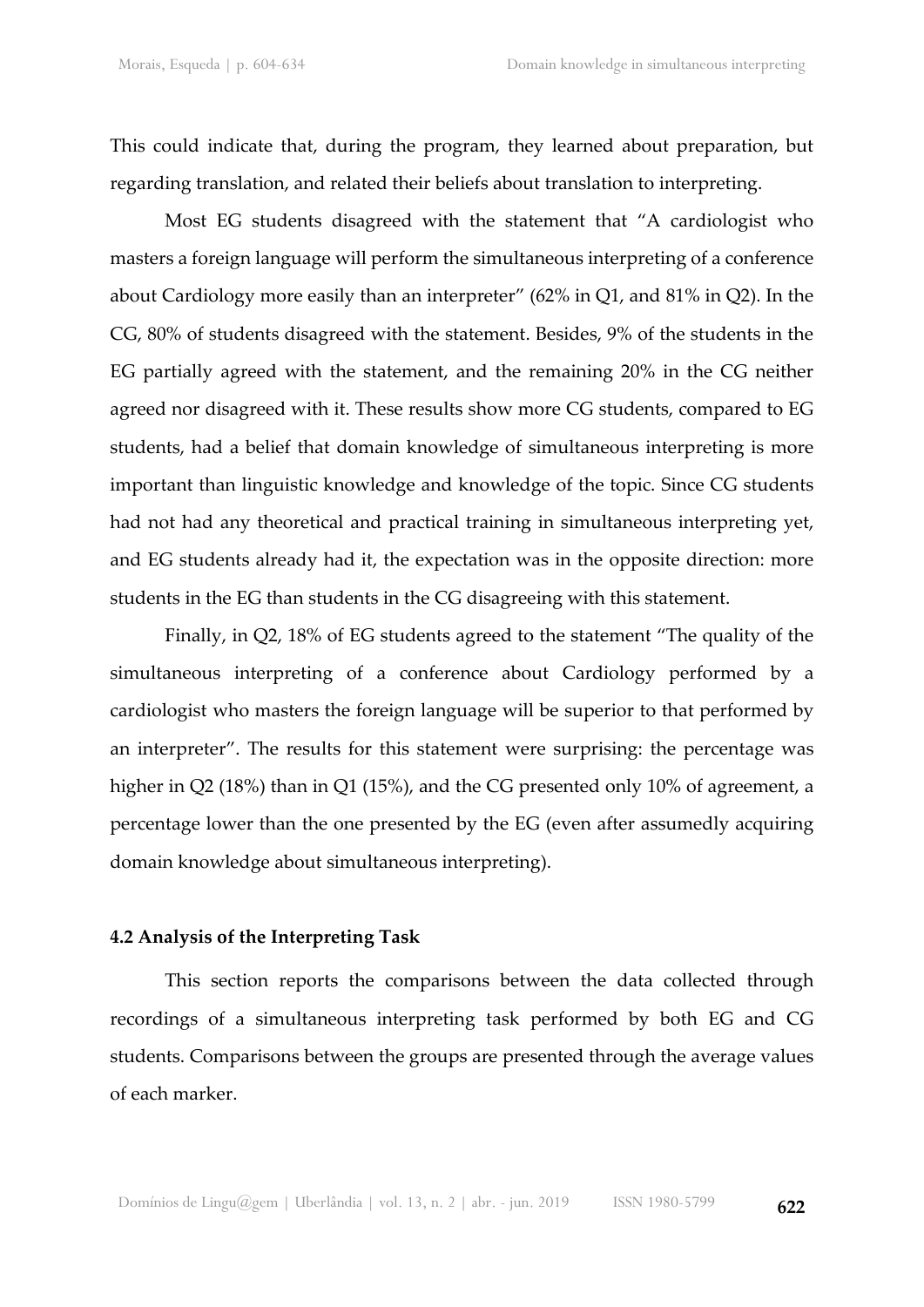The average number of omissions was similar in both groups: 22 (EG) and 25 (CG). The three types of omissions that may influence target speech comprehension of small chunks of information (omissions of source speech words that impaired sentence comprehension; omission of source speech sentence parts that impaired comprehension of the entire segment; restructuring of sentences using different words, but not necessarily fewer words) represented 14% of all the EG's omissions and 10% of all the CG's omissions. They can, sometimes, help the interpreter avoid cognitive overload by eliminating the reverbalization of small parts of the source speech, but they can also compromise this reverbalization due to unsuccessful restructuring.

The last omission subcategory is restructuring of sentences using fewer words. It accounted for 50% of all omissions in the EG and 62% in the CG. This type of omission could not be considered strategy because it caused discontinuities (changed the logical relation between segments, caused lack of logical sense, or altered the segments' time sequence) and changed the source speech message. These data also seem to indicate that most of the students did not have sufficient domain knowledge of simultaneous interpreting, especially procedural knowledge, and could not avoid omission as an error, which had a negative impact on their performances.

The EG made on average two additions, while the CG made ten. In other words, EG students did not use addition as a strategy to solve problems, but CG students did. The latter's additions probably were an unintentional cognitive solution, since the students from this group had no training in interpreting. Besides, a qualitative analysis of the CG's additions showed they were poor solutions, which entailed further errors. For example, a CG participant added, "que você não comeria outros lugares" [that you wouldn't eat other places] to the source speech segment "or going to a fancy dinner where you will be eating the same fancy food as the delegates." The entire segment produced by the interpreter was "indo a um jantar que você... onde você... em que você comerá... comidas que você não comeria outros lugares" ["going to a dinner that you...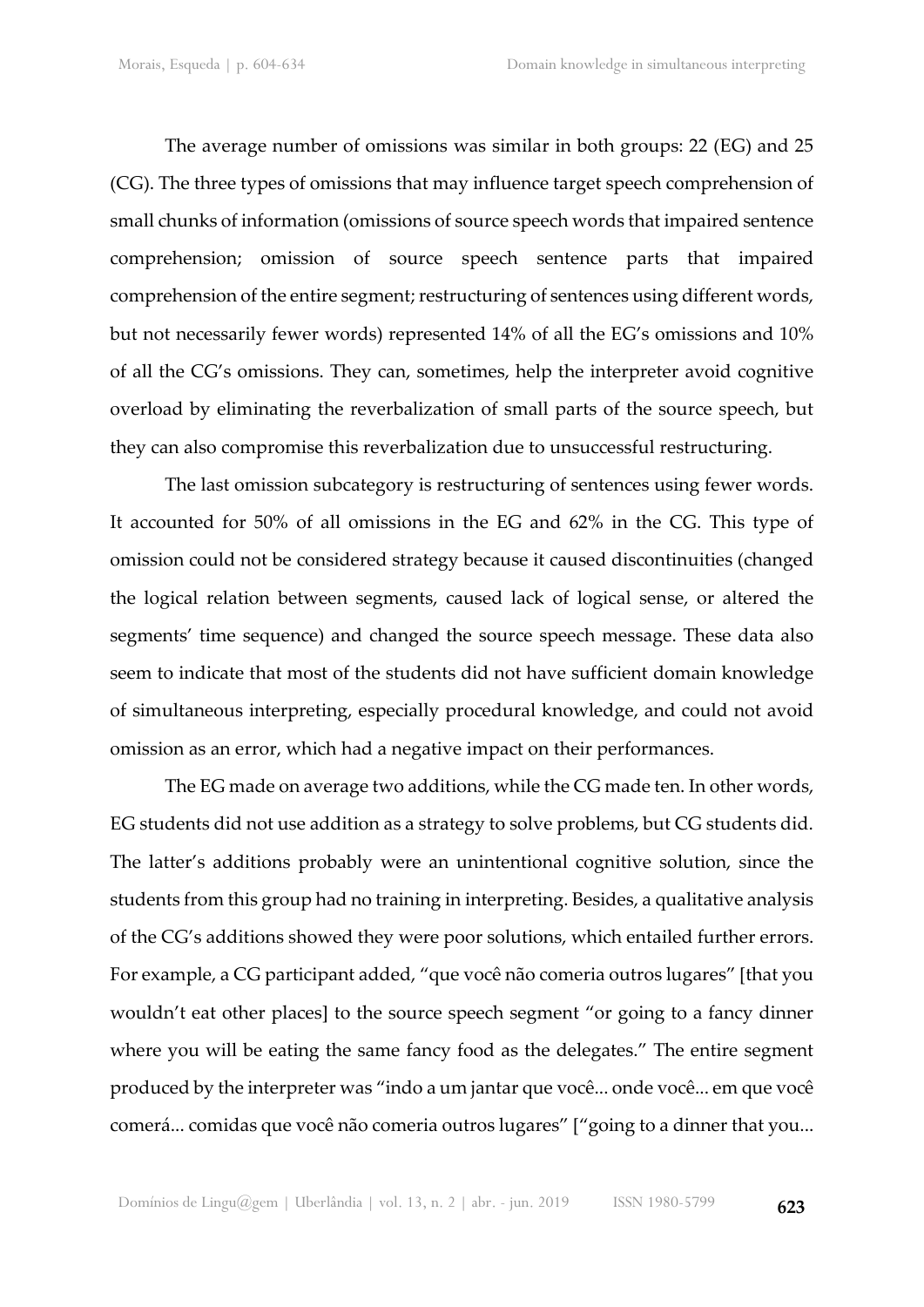where you... where you will eat... food that you wouldn't eat other places"]. It seems that the interpreter could not reorganize the segment's idea to reexpress it in Portuguese and, because of that, mistakenly added information that was not provided by the speakers' source speech.

The average length of head start was 3.4 seconds in the EG and 4.5 seconds in the CG. The values of both groups were within the acceptable range (2-5 seconds) proposed by Lee (2002), but both groups had head starts below and above this range. The largest difference between the groups is in the average percentage of head starts above 4 seconds: 19% of all head starts in the EG, against 42% in the CG. These data seem to reveal that the CG spent more time on cognitive processing than the EG and may suggest domain knowledge had an overall positive effect on EG performances.

The average number of pauses was 38 for the EG and 47 for the CG. Both figures are higher than the number found in the source speech (34). This suggests that some of the interpreters' pauses may indicate effortful processing of a difficult segment. Besides, the average results regarding pause were similar in both groups (pause length: 2.1 seconds in the EG, and 2 seconds in the CG; shortest pause: 0.4 seconds in the EG, and 0.3 seconds in the CG; longest pause: equal in both groups, i.e., 5.2 seconds; percentage of pauses longer than 3 seconds: 8% in the EG, and 4% in the CG). Overall, these results may indicate that pauses were not the most recurrent strategy used to solve a problem during the cognitive process of both groups.

The average number of meaning errors was also similar for both groups: 5 in the EG, and 6 in the CG. Such errors could have been avoided by interpreters who had domain knowledge of the interpreting session (EG). However, half of EG students used "translation" instead of "interpreting," "translate" instead of "interpret," and "types" instead of "modes" when talking about the differences between consecutive and simultaneous interpreting, while all CG students committed these errors. Such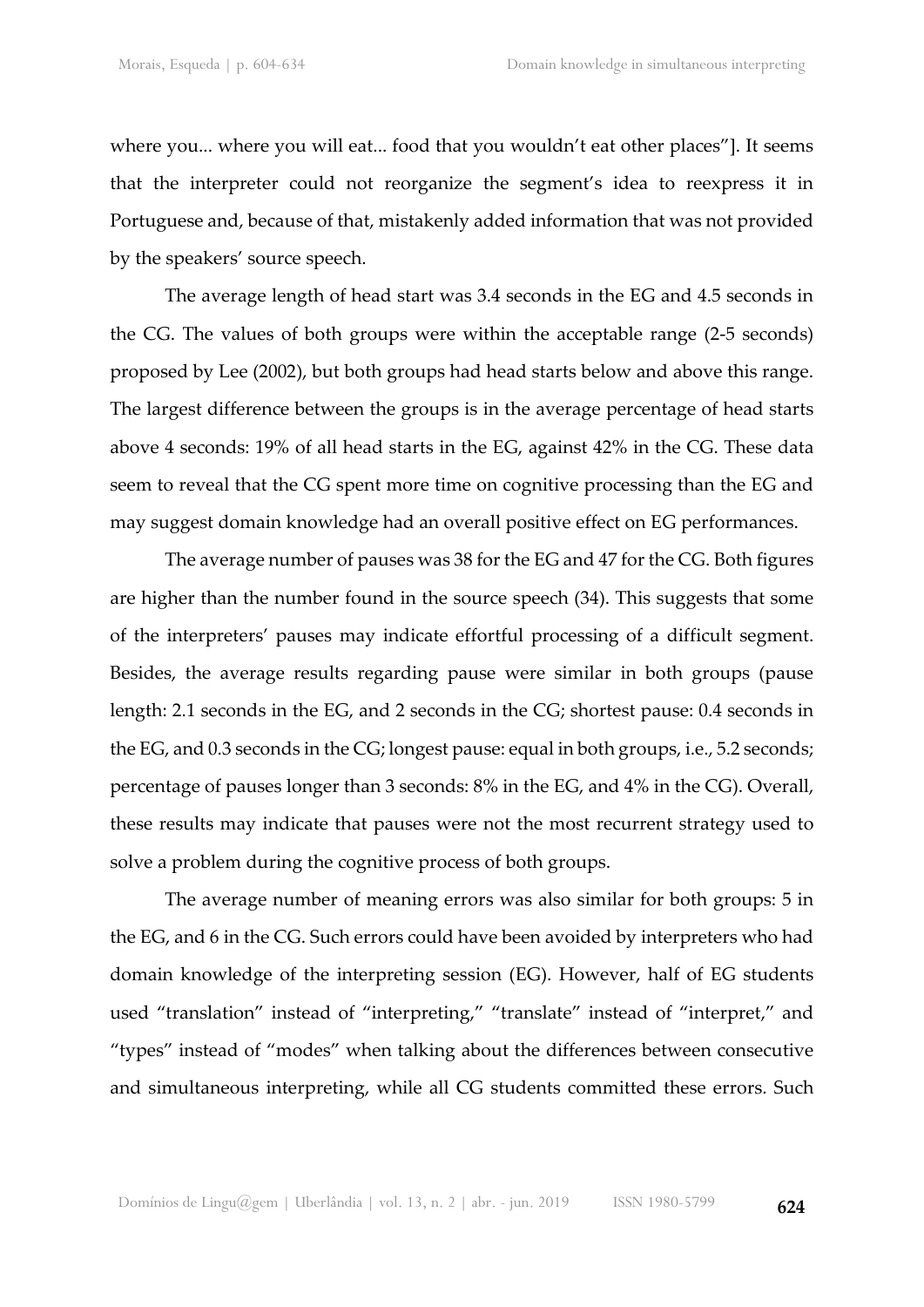errors may be indicative that some EG students did not acquire enough domain knowledge of simultaneous interpreting to avoid this type of error.

The average figures of logical-time sequence errors were similar in both groups: 25 in the EG, and 31 in the CG. Similar results in both groups were found for errors that changed the time sequence in the source speech (19% in the EG, and 21% in the CG) and errors showing non-compliance with the speaker's communicative intentions (13% in the EG, and 9% in the CG). These types of errors may, respectively, indicate lack of linguistic knowledge as well as cognitive overload, and reflect problems related to the target language idiomaticity and change how the target audience understands the source speech. For example, one student from EG said, "você não usa as mesmas palavras para fazer o mesmo argumento" [you don't use the same words to make the same argument] as her rendition for "using different sentences and different words to make the same point". The participant was too "literal" (i.e., she tried to use the same formal correspondents to the exact words used by the speaker) and did not think of how the target audience would understand, or receive, the text delivered.

In 36% of EG errors, and in 21% of CG errors, the participant broke the logical relations between sentences, thereby causing discontinuities in the target speech. These errors generated sentences difficult to understand. This was an unexpected result for EG participants, since they had assumedly received theoretical and practical training and should know what strategies they could use to avoid creating this type of discontinuity in the target speech. However, this was an expected result for the CG because in several segments the students omitted a whole sentence, even compromising the text comprehension in some of these segments, instead of producing an unfinished sentence. For example, a CG participant said, "Então, qual tipo de pessoa gostaria de ser um intérprete. É... Muitas coisas acontecem que... O estresse" [So, what kind of person would like to be an interpreter… Mmm… Many things happen that… The stress"] as her rendition for "So, what kind of person wants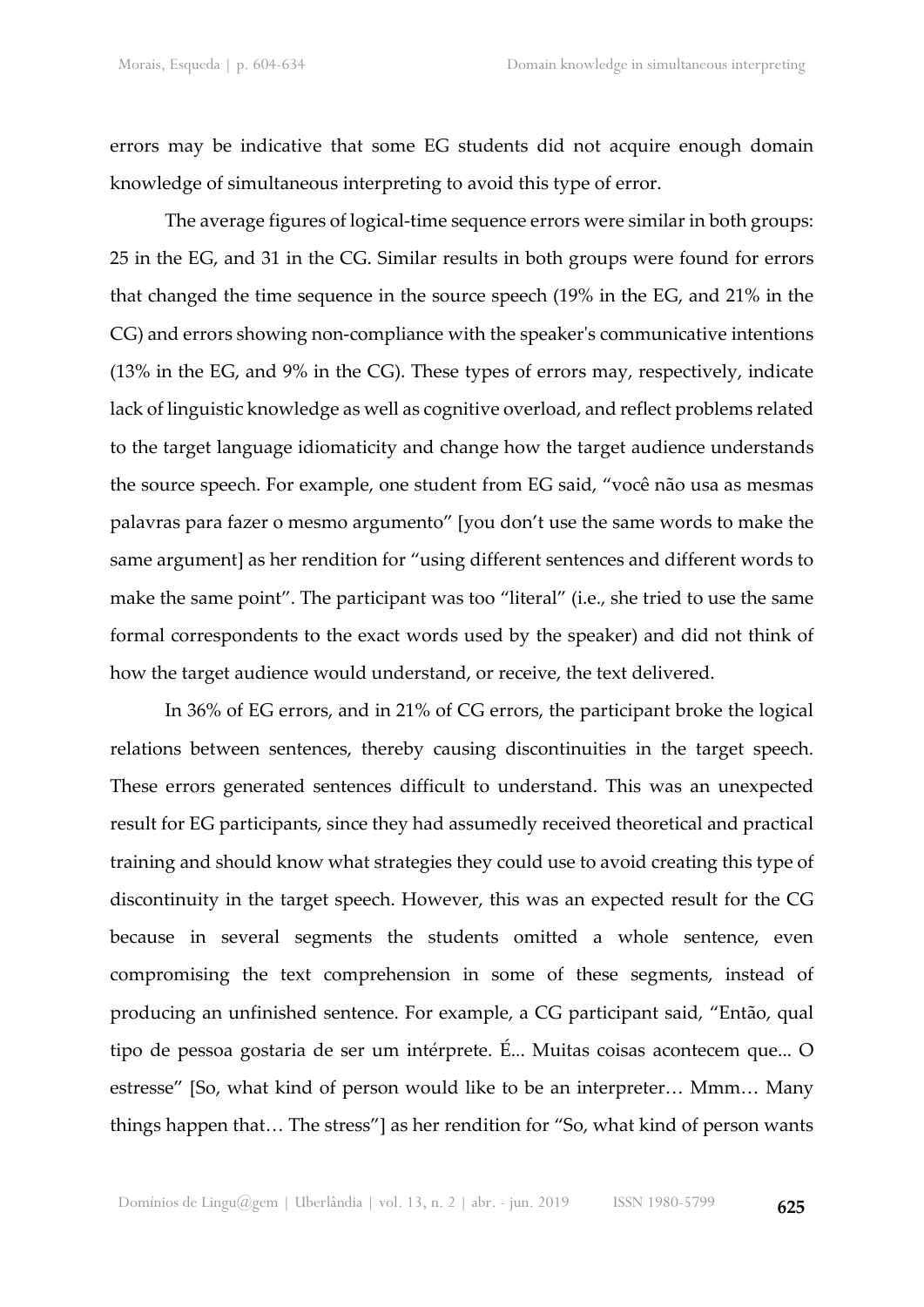to be an interpreter. Well, it's people who like the stress, the excitement in interpreting." This sample points to no connections between the sentences, and the target listeners would probably be at odds over understanding it.

The figures for errors breaking the logical relations within a sentence were different in the two groups: 9% in the EG, and 35% in the CG. This finding seems to indicate that EG students knew how to establish a logical sequence within a sentence but had trouble in doing the same across sentences. The opposite happened with CG students. One example from a CG participant is "o falante vai falar... e o intérprete vai anotar e depois... ele vai... fa... o falante vai fazer uma pausa" ["the speaker will speak… and the interpreter will take notes and then… he will… spe… the speaker will make a pause…"] as his interpreting of "the speaker speaks for a few minutes and the interpreter takes notes and then the speaker stops and the interpreter gives an interpretation of what they said." The participant had trouble in connecting the parts that formed the sentence, thus creating a sentence difficult for the listener to understand. This result seems to corroborate that domain knowledge, more specifically procedural knowledge, helped EG students produce more comprehensible speeches than the ones produced by CG students.

Finally, the percentage of segments which changed the message of the source speech was high in both groups (48% for the EG, and 61% for the CG), but higher for the CG. For example, an EG participant said, "os tradutores são pessoas muito precisas, muito cuidadosas" ["the translators are very accurate, very careful people] as her interpreting of "translation appeals to people who are thorough, who like to be careful." The source speech message was that translation attracts people who enjoy being thorough and careful, rather than such characteristics are present in all translators. Once again, the findings were as expected for the CG, but not as much for the EG, who might not have mastered enough domain knowledge of interpreting to perform an interpreting task that did not change the source message.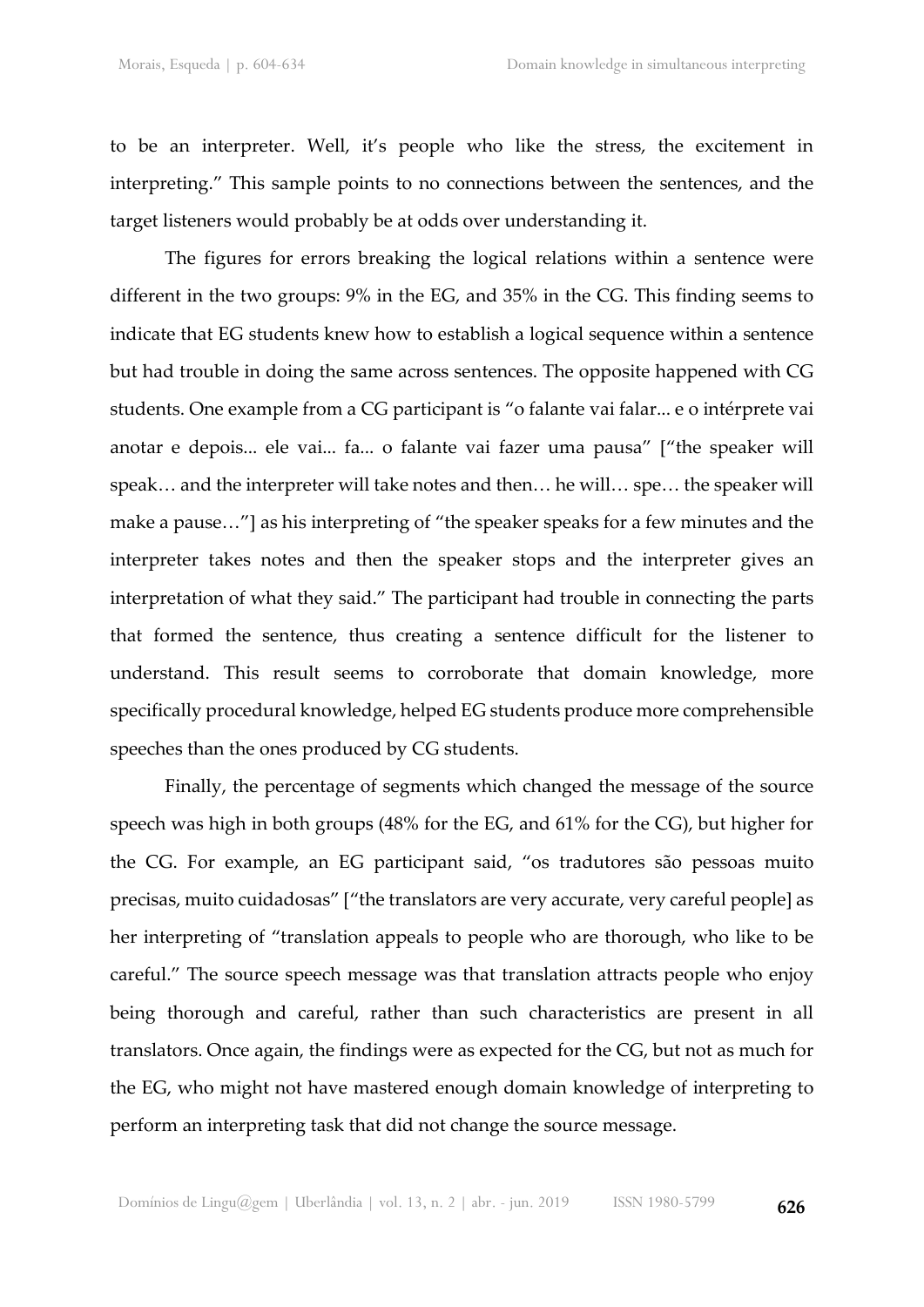#### **5. Final remarks**

The general objective of this article was to analyze the role of domain knowledge in the performance in and understanding of simultaneous interpreting tasks. Two specific objectives were established to accomplish this, namely: 1) to assess whether students' beliefs about simultaneous interpreting changed after they had assumedly acquired theoretical and practical training to perform simultaneous interpreting tasks; and 2) to assess whether domain knowledge had an impact on the cognitive effort of translation students during a simultaneous interpreting session. The initial hypotheses were that 1) there are differences between the beliefs about simultaneous interpreting held by students before and after receiving theoretical and practical training in simultaneous interpreting; and 2) domain knowledge acquired through formal training has a positive impact in decreasing the cognitive effort of translation students during a simultaneous interpreting session.

The first hypothesis was partially confirmed. The EG's answers to the questionnaire seem to indicate that some beliefs changed, while others did not. It seems that 24 hours of simultaneous interpreting as engaged by the participants are not enough to completely change some beliefs. Nonetheless, it is surprising that students in the fourth or in the sixth semester of an undergraduate program in Translation still believe that a good interpreter is someone with a special gift. This seems to indicate that much more efforts should be done during the program to change students' conceptions about interpreting (e.g., more courses about interpreting).

Another belief that seems to have changed is about the importance of domain knowledge to the interpreters' performances. EG students' percentage of agreement to this belief was higher in the second questionnaire than in the first. It seems to indicate they understood the importance of preparing themselves before an interpreting session through the study of content related to the session topic. An unexpected, albeit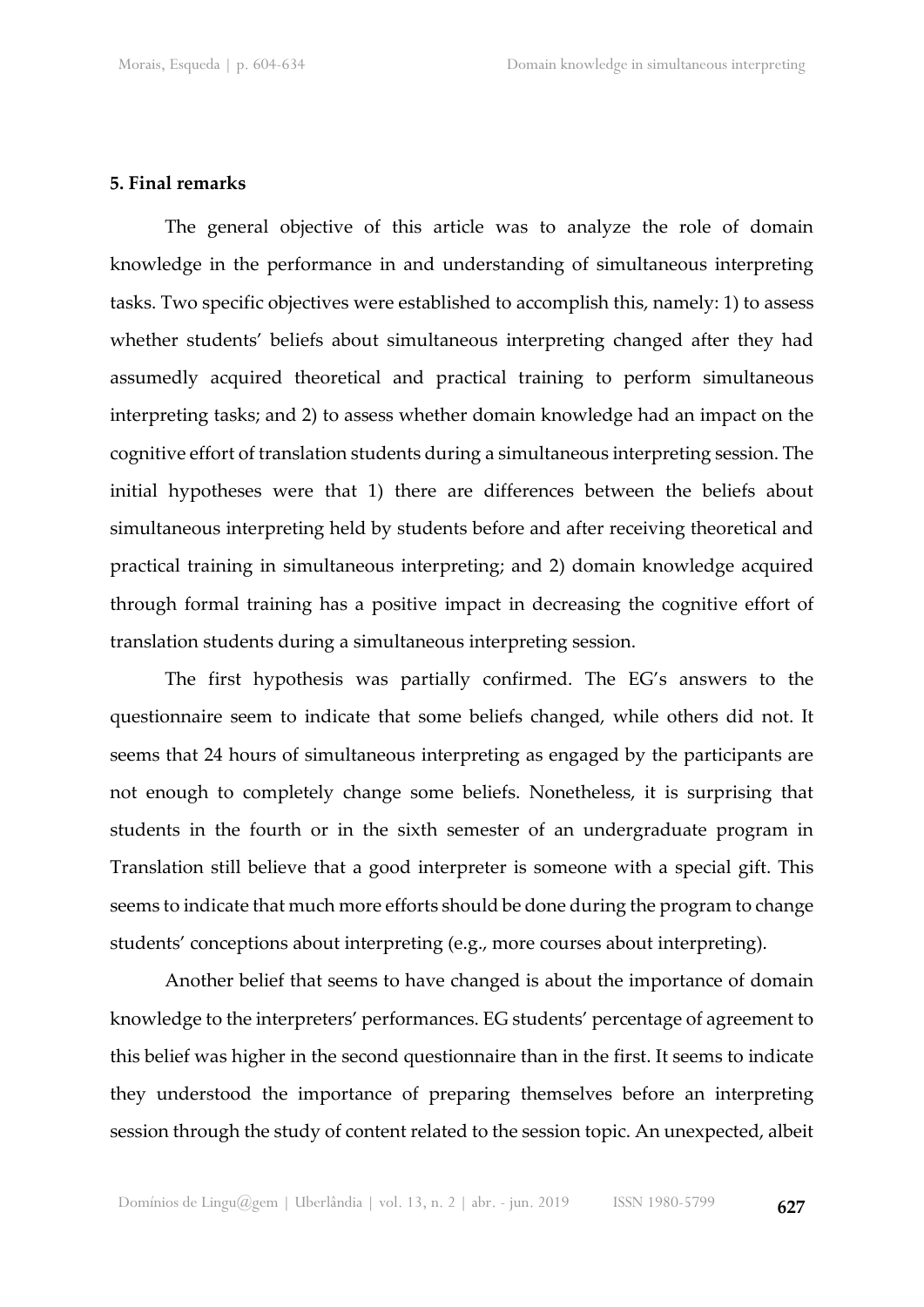positive, result was that even the fourth semester students (CG) already believed that preparation plays an important role in interpreting.

It is worth pointing out that there are not right or wrong answers about students' beliefs. Following Esqueda and Oliveira (2013), the aim of applying questionnaires was to identify the beliefs and reflect on the impacts they may have over the translators' training process. The present findings reinforce what Esqueda and Oliveira (2013), Rodrigues (2004) and Pagano (2000) contend: training plays an important role in changing students' beliefs, and consequently, in changing how they will act as professional translators/interpreters after graduating. The results meet Pagano's (2000, p. 27) assertion that "instruction makes the student aware of the theoretical factors and principles on which a successful translation rests."[13](#page-24-0)

The second hypothesis, that cognitive effort made by students during a simultaneous interpreting session when they did not have any theoretical and practical training to do so is different from that made by students who assumedly had it, was partially confirmed. The performance delivered by the EG, after assumedly acquiring domain knowledge, was better than the performance delivered by the CG. However, such performance seems to indicate that the training in simultaneous interpreting in the said program is positive as a first contact with the field but is insufficient for one to adequately perform as a simultaneous interpreter.

Students' declarative knowledge of simultaneous interpreting was identified through the questionnaires. The results showed that it changed after they had assumedly acquired some domain knowledge of this topic. The results also revealed the students believed linguistic and domain knowledge of the session theme may influence the quality of the interpreters' performance. Most of them also agreed to the idea that domain knowledge of simultaneous interpreting could help interpreters

<span id="page-24-0"></span><sup>&</sup>lt;sup>13</sup> Our translation to: "A instrução torna o aluno consciente dos fatores e princípios teóricos em que se apoia uma tradução bem-sucedida". (PAGANO, 2000, p. 27).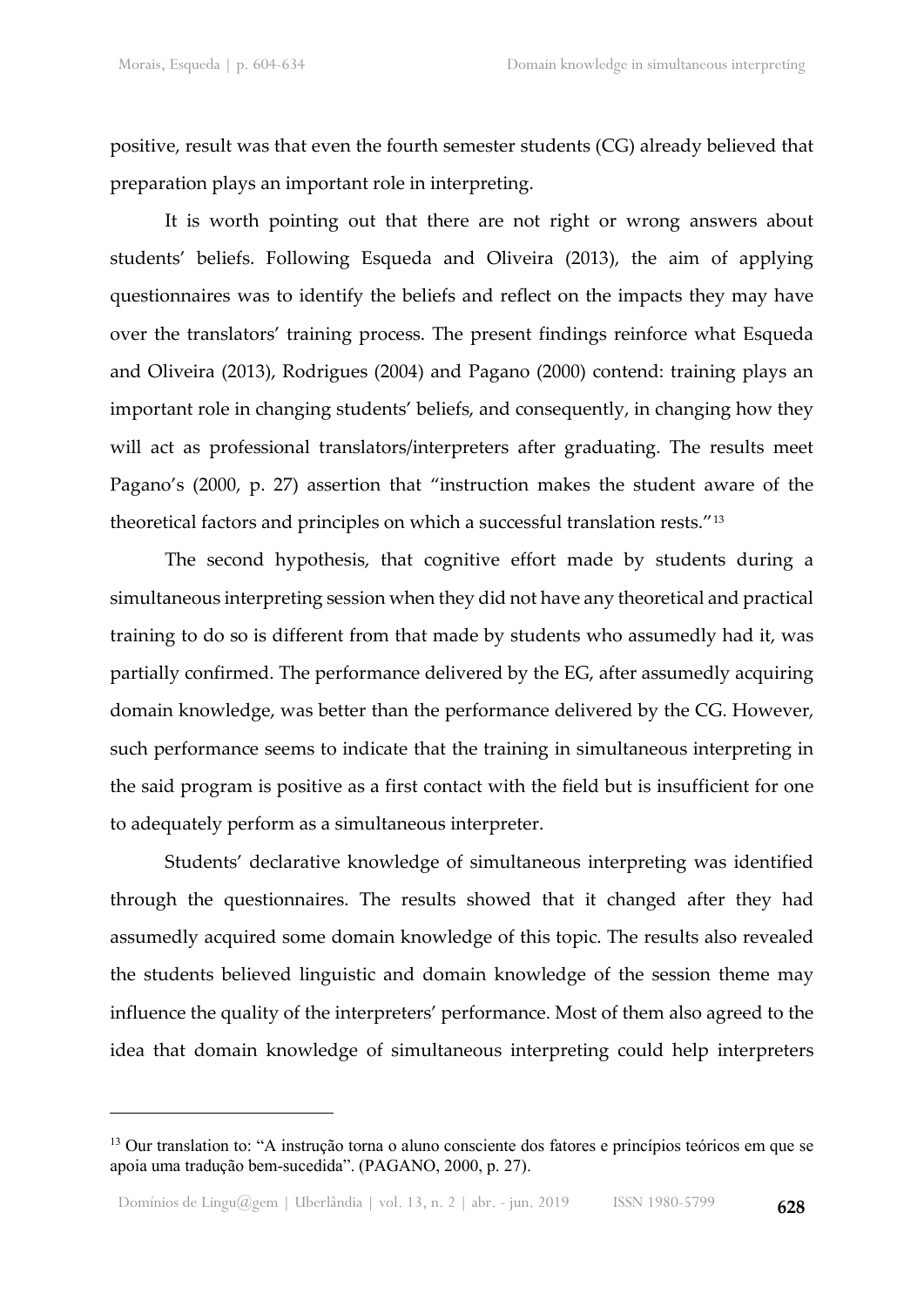solve interpreting problems. It is worth emphasizing that "quality cannot be assessed in absolute terms: it has to be handled from many different angles, not only the communicative event, naturally, but also [in the light of] the information in the source speech and its value as a speech of its own" (TISELIUS; JENSET, 2011, p. 273).

Interestingly, students within the same group had distinct performances, i.e., the groups were not homogeneous. However, the findings also revealed that EG students were better at prioritizing the more important idea units over the less important ones, and the EG produced texts more easily understandable to the target audience than the CG, considering the omissions and logical-time sequence errors. This performance is closer to that described by Liu, Scharllert and Carroll (2004), who stated that professional interpreters separate better essential from secondary idea units than students. The present study did not deal with professional interpreters, but those students who had more domain knowledge of simultaneous interpreting could perform this separation better than students who did not.

In addition, the EG presented less overlapping of markers of cognitive effort than the CG and knew how to establish logical sequences within sentences but had trouble in doing the same across sentences. The group with higher domain knowledge also was the one who enunciated more sentences from their beginnings. All these findings seem to show that domain knowledge, more specifically procedural knowledge, helped the EG produce a more intelligible speech than the CG. Nevertheless, the EG also delivered problematic segments, with several occurrences of meaning errors, a high percentage of head starts longer than 4 seconds, and several occurrences of discontinuities (unfinished sentences) throughout the target speech, which were not expected from them. All this evidence seems to indicate EG students did not have sufficient procedural knowledge of interpreting strategies. They tried to use some of them, like omissions and shorter moments of silence (pauses and head starts), but this ended up in errors in several moments.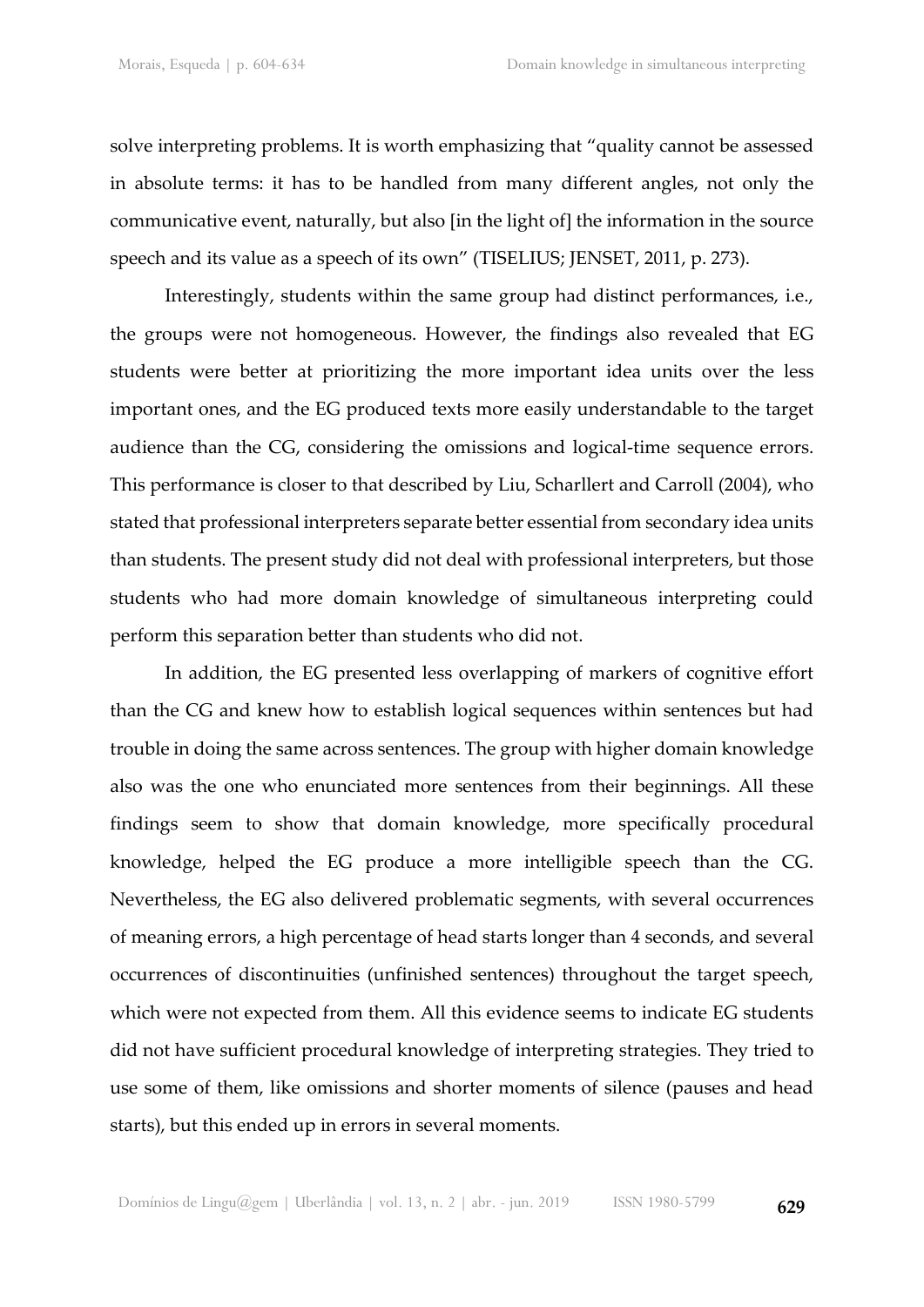As a conclusion, EG students' declarative knowledge and procedural knowledge seem to have improved with training. However, the knowledge acquired was insufficient to help them find interpreting strategies to avoid a high level of cognitive effort, which ended up in several errors and problematic target segments.

As for its limitation, this research is exploratory and provides results that cannot be generalized, especially considering the number of participants, their heterogeneous profiles, and their major in Translation, rather than in Interpreting. The present results can only indicate directions for further studies and awaken the interest of other researchers in this field.

Another limitation of the study is in the analysis of interpreting strategies and the methods used to measure cognitive effort. The literature presents several strategies, which are sometimes unclear: different authors speak of the same strategy but using different terms and different reference values (LI, 2003). Also, the methods used to measure markers are susceptible to mistakes by the researchers, especially when it comes to pauses and head starts, which were measured in milliseconds, and the classification of data, which were prone to some level of interpretation.

Further studies could explore the present data to tap into the influence of domain knowledge over anticipation, and the overlapping of different markers of cognitive effort. They could also address the impact of domain knowledge on markers of cognitive effort regarding fluency, such as filled pauses, hesitations, repetitions and false starts. Another suggestion is a fine-grained analysis of the output and an analysis of phonological measures (e.g., intonation, prosody).

All in all, this study may contribute to training and professional performance of future simultaneous interpreters. It empirically sets out to show interpreters should have not only linguistic knowledge, but also domain knowledge (declarative and procedural) to deliver a fluent, intelligible target speech. Thus, interpreters should be provided with previous information about the subject matter to be interpreted and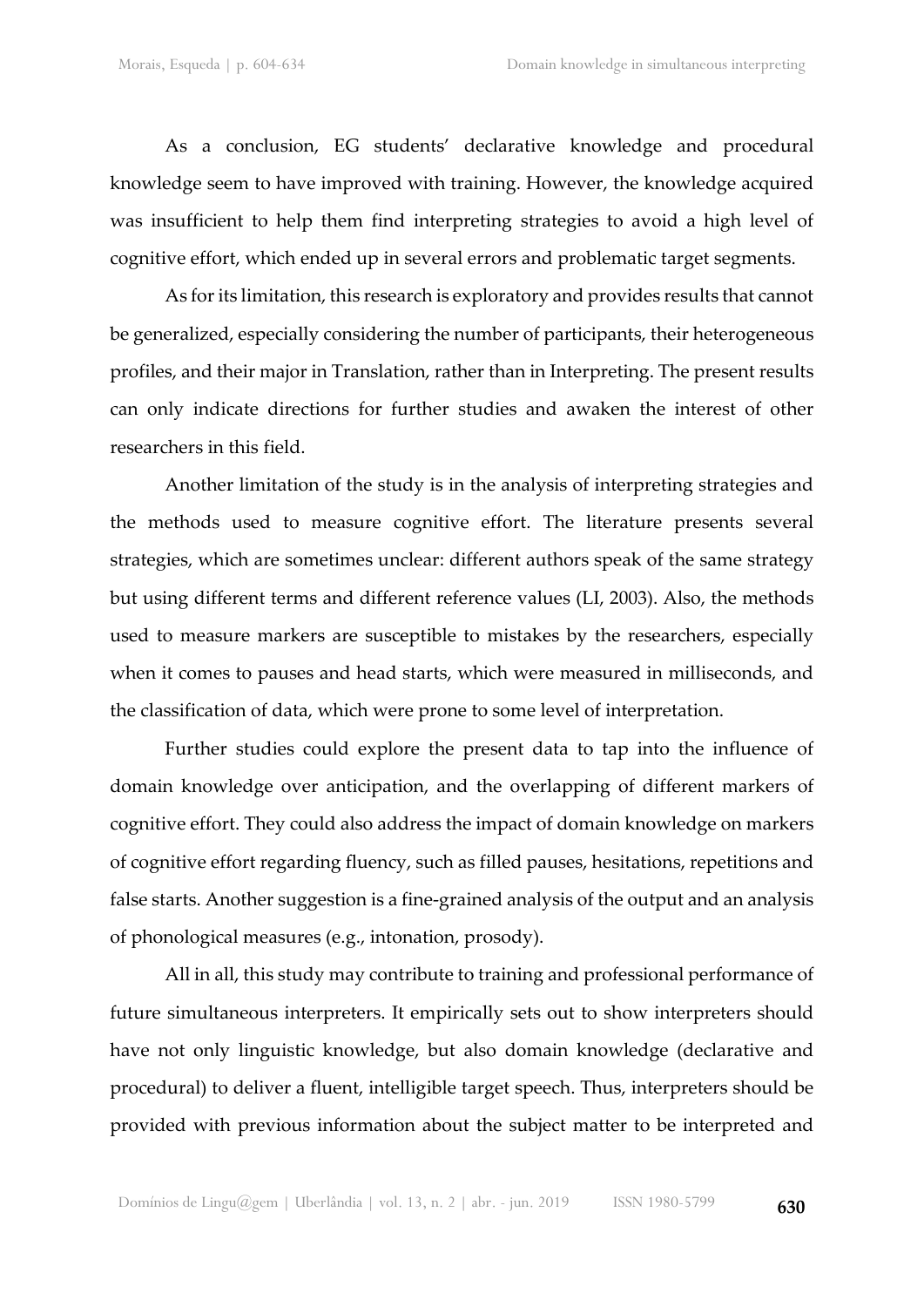seek constant improvement. New, further or improved knowledge (of interpreting itself and of the subject matter to be interpreted) may change their beliefs and help them find better interpreting strategies, make better deliveries and make less cognitive effort during a working session. Needless to say, interpreter's trainers should seek also constant improvement of their teaching strategies, aiming at working with students not only on procedural knowledge, but also on students' beliefs and conceptions at the beginning and ending of their courses.

## **References**

ALVES, F. Tradução, cognição e contextualização: triangulando a interface processoproduto no desempenho de tradutores novatos. **D.E.L.T.A.**, São Paulo, v. 39, p. 71-108, 2003. DOI [https://doi.org/10.1590/s0102-44502003000300006.](https://doi.org/10.1590/s0102-44502003000300006)

BARIK, H. C. A description of various types of omissions, additions and errors of translation encountered in simultaneous interpretation. *In*: LAMBERT, S.; MOSER-MERCER, B. (ed.). **Bridging the gap:** Empirical research in simultaneous interpretation. Amsterdam: John Benjamins, 1994. p. 121-137. DOI [https://doi.org/10.1075/btl.3.12bar.](https://doi.org/10.1075/btl.3.12bar)

DA SILVA, I. A. L. **Conhecimento experto em tradução**: aferição da durabilidade de tarefas tradutórias realizadas por sujeitos não-tradutores em condições empíricoexperimentais. 2007. 272 f. Dissertation (Master's in Linguistic Studies). Graduate Program in Linguistic Studies, Faculdade de Letras, Universidade Federal de Minas Gerais, Belo Horizonte, 2007. DOI [https://doi.org/10.24873/j.rpemd.2017.07.018.](https://doi.org/10.24873/j.rpemd.2017.07.018)

ERICSSON, K. A. Expertise in interpreting: An expert-performance perspective. **Interpreting**: International Journal of Research and Practice in Interpreting, Amsterdam, v. 5, n. 2, p. 187-220, Jan. 2000. DOI [https://doi.org/10.1075/intp.5.2.08eri.](https://doi.org/10.1075/intp.5.2.08eri)

ESQUEDA, M. D.; OLIVEIRA, K. I. Crenças e concepções do tradutor em formação. **Tradução em Revista**, Rio de Janeiro, n. 14, p. 137-164, Sept. 2013. DOI [https://doi.org/10.17771/pucrio.tradrev.22051.](https://doi.org/10.17771/pucrio.tradrev.22051)

FARRINGTON-DARBY, T.; WILSON, J. R. The nature of expertise: a review. **Applied Ergonomics**, [s.l.], v. 37, n. 1, p.17-32, Jan. 2006. DOI [https://doi.org/10.1016/j.apergo.2005.09.001.](https://doi.org/10.1016/j.apergo.2005.09.001)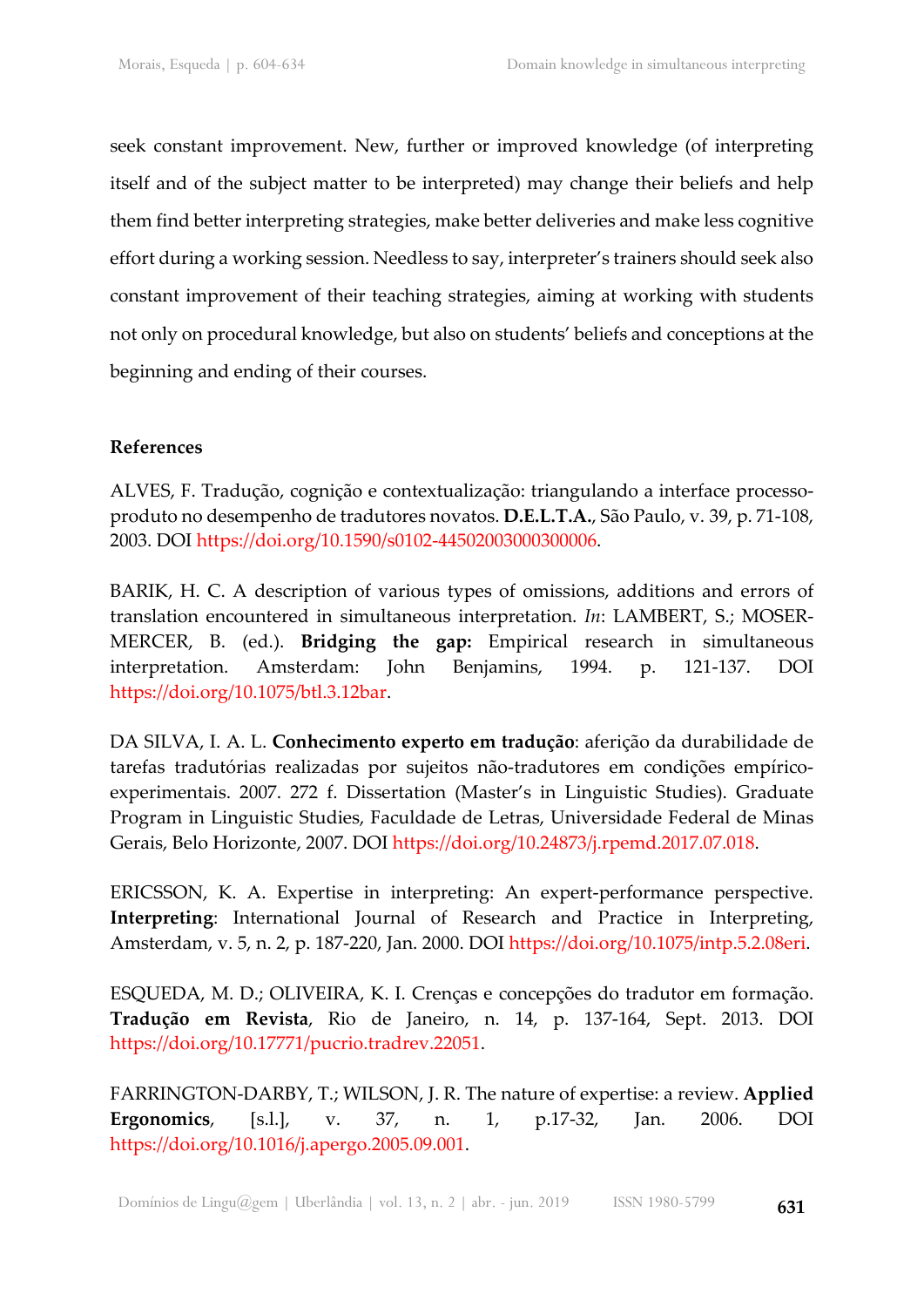GILE, D. Errors, omissions and infelicities in broadcast interpreting: Preliminary findings from a case study. *In*: ALVSTAD, C.; HILD, A.; TISELIUS, E. (ed). **Methods and strategies of process research**: Integrative approaches in Translation Studies. Amsterdam: John Benjamins, 2011. p. 201-218. DOI [https://doi.org/10.1075/btl.94.15gil.](https://doi.org/10.1075/btl.94.15gil)

GILE, D. Testing the Effort Models' tightrope hypothesis in simultaneous interpreting: A contribution. **Hermes, Journal of Linguistics**, Aarhus, n. 23, p. 153-172, 1999. DOI [https://doi.org/10.7146/hjlcb.v12i23.25553.](https://doi.org/10.7146/hjlcb.v12i23.25553)

GONÇALVES, J. L. Teoria da Relevância, cognição e competência do tradutor. *In*: ALVES, F.; GONÇALVES, J. L. (org.). **Relevância em tradução**: Perspectivas teóricas e aplicadas. Belo Horizonte: Faculdade de Letras da UFMG, 2006. p. 185-202.

HALE, S.; NAPIER, J. **Research methods in interpreting**: A practical resource. London: Bloomsbury Academic, 2013.

HAMBRICK, D. Z.; ENGLE, R. W. Effects of domain knowledge, working memory capacity, and age on cognitive performance: An investigation of the knowledge-ispower hypothesis. **Cognitive Psychology**, [s.l.], v. 44, n. 4, p. 339-387, June 2002. DOI [https://doi.org/10.1006/cogp.2001.0769.](https://doi.org/10.1006/cogp.2001.0769)

KOBUS, D. A.; PROCTOR, S.; HOLSTE, S. Effects of experience and uncertainty during dynamic decision making. **International Journal of Industrial Ergonomics,** [s.l.], v. 28, n. 5, p. 275-290, Mar. 2001. DOI [https://doi.org/10.1016/s0169-8141\(01\)00022-1.](https://doi.org/10.1016/s0169-8141(01)00022-1)

LEDERER, M. **Translation**: The interpretive model. New York: Routledge, 2003.

LEE, T. Ear voice span in English into Korean simultaneous interpretation. **Meta**, Montreal, v. 47, n. 4, p. 596-606, Dec. 2002. DOI [https://doi.org/10.7202/008039ar.](https://doi.org/10.7202/008039ar)

LI, X. Are interpreting strategies teachable? Correlating trainees' strategy use with trainers. **The Interpreters' Newsletter**, Trieste, n. 18, p. 105-128, 2013.

LIU, M.; SCHARLLERT, D. L.; CARROLL, P. J. Working memory and expertise in simultaneous interpreting. **Interpreting**: International Journal of Research and Practice in Interpreting, Amsterdam, v. 1, n. 6, p.19-42, 2004. DOI [https://doi.org/10.1075/intp.6.1.04liu.](https://doi.org/10.1075/intp.6.1.04liu)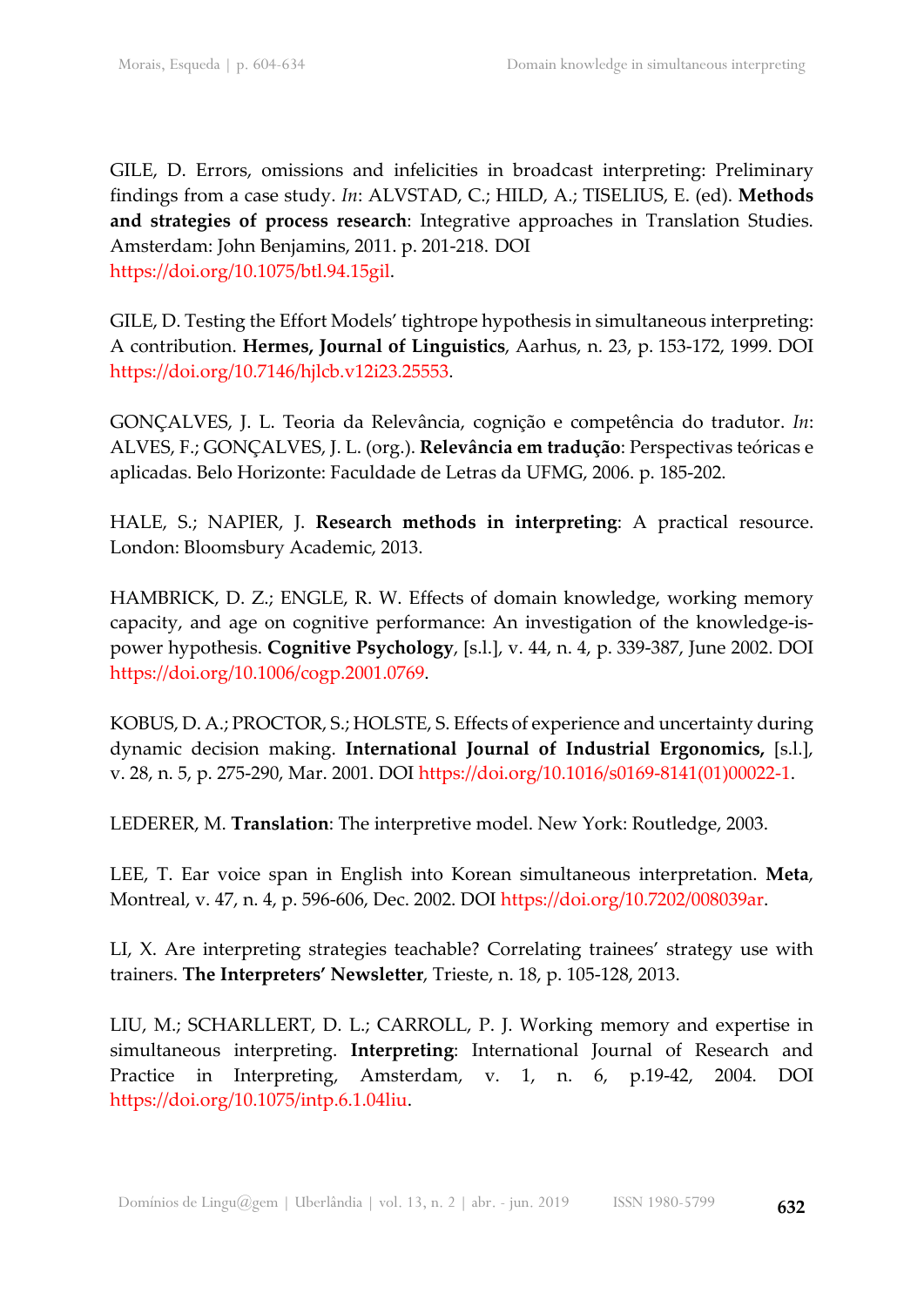MOSER-MERCER, B.; FRAUENFELDER, U. H.; CASADO, B.; KUENZLI, A. Searching to define expertise in interpreting. *In*: DIMITROVA, B. E.; HYLTENSTAM, K. (ed.). **Language processing and simultaneous interpreting:** Interdisciplinary perspectives. Amsterdam: John Benjamins Publishing Company, 2000. p. 1-21. DOI [https://doi.org/10.1075/btl.40.09mos.](https://doi.org/10.1075/btl.40.09mos)

PAGANO, A. Crenças sobre a tradução e o tradutor: revisão e perspectivas para novos planos de ação. *In*: ALVES, F.; MAGALHÃES, C. M.; PAGANO, A. **Traduzir com autonomia**: estratégias para o tradutor em formação. São Paulo: Editora Contexto, 2000. p. 9-28. DOI [https://doi.org/10.11606/issn.2317-9651.v0i14p198-225.](https://doi.org/10.11606/issn.2317-9651.v0i14p198-225)

PAGURA, R. A interpretação de conferências: interfaces com a tradução escrita e implicações para a formação de intérpretes e tradutores. **D.E.L.T.A**, São Paulo, v.19, n. spe., p. 209-236, 2003. DOI [https://doi.org/10.1590/s0102-44502003000300013.](https://doi.org/10.1590/s0102-44502003000300013)

PIO, S. The relation between ST delivery rate and quality in simultaneous interpretation.*In*: RICCARDI, A.; VIEZZI, M. (ed.). **The Interpreters' Newsletter.**  Trieste: Università di Trieste, 2003. p. 69-100.

PÖCHHACKER, F. **Introducing Interpreting Studies**. London/New York: Routledge, 2004.

RODRIGUES, C. C. O ensino da tradução: entre a possibilidade e a necessidade. **Estudos Linguísticos**, Taubaté, v. 33, p. 79-83, 2004.

SCARDAMALIA, M.; BEREITER, C. Literate expertise. *In*: ERICSSON, K. A.; SMITH, J. (Ed.). **Toward a general theory of expertise:** Prospects and limits. New York: Cambridge University Press, 1991. p. 172-194.

SCHILPEROORD, J. **It's about time**: Temporal aspects of cognitive processes in text production. Utrecht: USI & C, 1996.

SELESKOVITCH, D. **Interpreting for international conferences**. Washington, DC: Pen and Booth, 1978.

SHLESINGER, M. Interpreting as a Cognitive Process: How can we know what really happens? *In*: TIRKKONEN-CONDIT, S.; JÄÄSKELÄINEN, R. (ed.). **Tapping and mapping the processes of translation and interpreting:** Outlooks on empirical research. Amsterdã: John Benjamins, 2000. p. 3-15. DOI [https://doi.org/10.1075/btl.37.03shl.](https://doi.org/10.1075/btl.37.03shl)